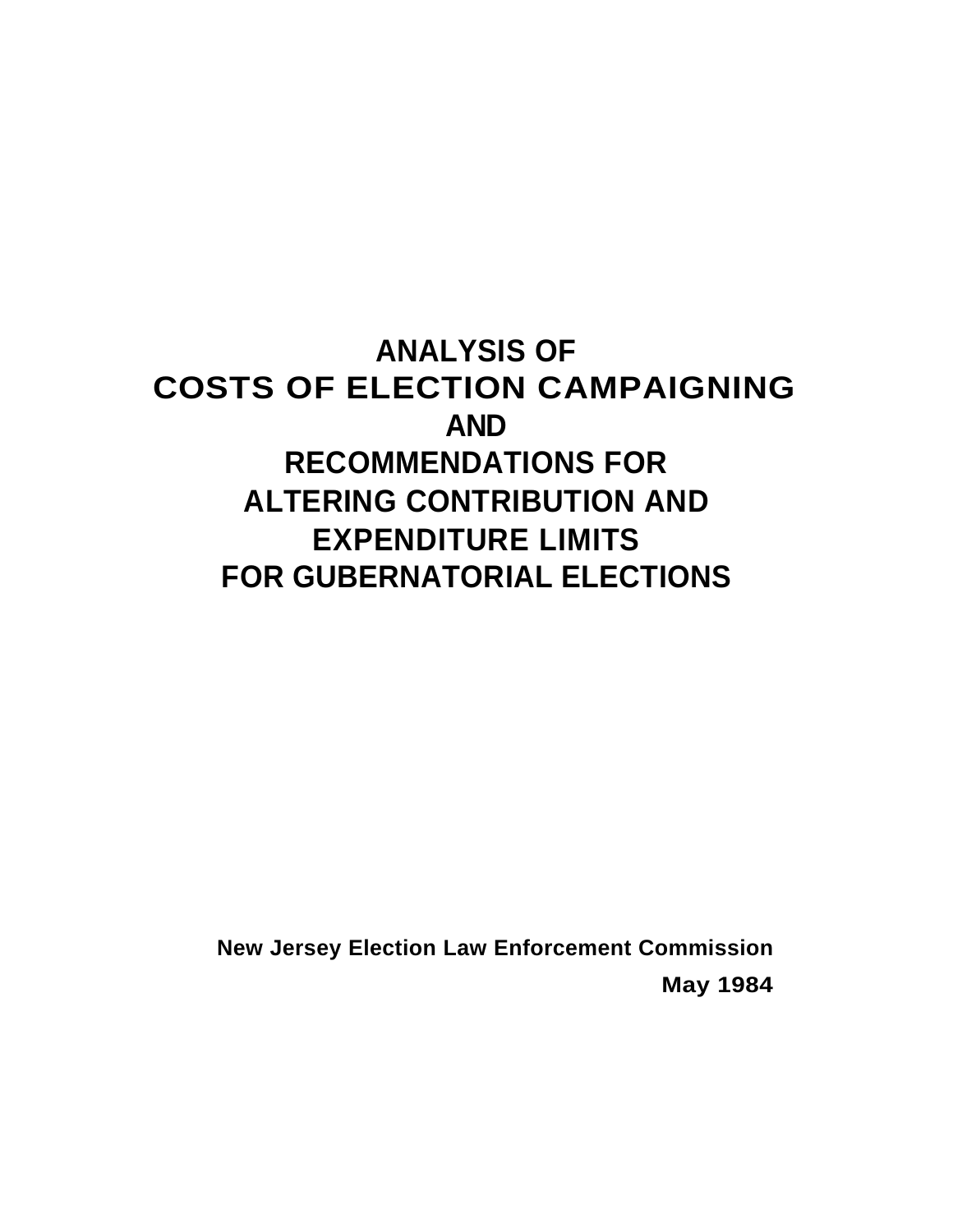#### TABLE OF CONTENTS PAGE

|                                                                                                                                        | 1  |
|----------------------------------------------------------------------------------------------------------------------------------------|----|
|                                                                                                                                        | 1  |
| Gubernatorial Election Campaign Expenditures ___________________________________                                                       | 4  |
|                                                                                                                                        | 6  |
|                                                                                                                                        | 9  |
| Factors Outside the Political Environment [100011] Factors Outside the Political Environment<br>Affecting Campaigning and Costs        | 11 |
| Factors Within the Political Environment [100011] Factors Within the Political Environment [100011]<br>Affecting Campaigning and Costs | 12 |
|                                                                                                                                        | 13 |
| Recommendations                                                                                                                        |    |
| Should be Raised to \$1,200                                                                                                            | 16 |
| Recommendation #2: The Expenditure Limitation [10001]<br>Should be Repealed                                                            | 16 |
|                                                                                                                                        | 22 |
|                                                                                                                                        | 23 |

#### ELECTION LAW ENFORCEMENT COMMISSION

Andrew C. Axtell, Chairman Alexander P. Waugh, Jr., Vice Chairman Haydn Proctor, Member

Executive Director - Scott A. Weiner<br>Counsel - Edward J. Farrel - Edward J. Farrell

Suite 1215, 28 West State Street , Trenton, N. J. 08608

609-292-8700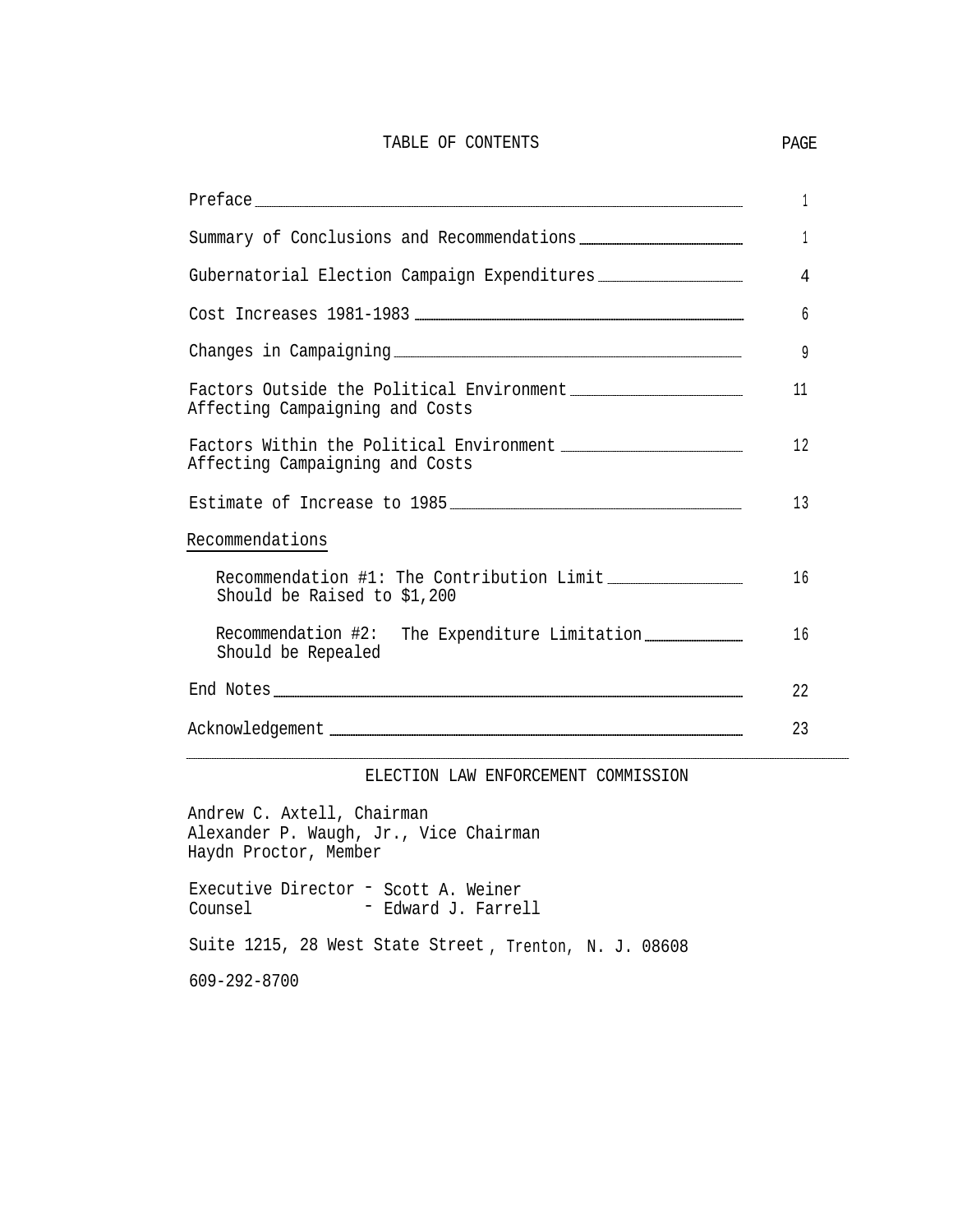#### ANALYSIS OF THE COSTS OF ELECTION CAMPAIGNING

#### and

#### RECOMMENDATIONS FOR ALTERING CONTRIBUTION AND EXPENDITURE LIMITS

#### Preface

The gubernatorial public financing law requires that:

For the purpose of determining the continuing adequacy of the limits set by law upon contributions and expenditures in aid of the candidacy or in behalf of any candidate for nomination or election to the office of Governor, the Election Law Enforcement Commission shall monitor the general level of prices, with particular reference to those directly affecting the costs of election campaigning in this State. In the year next preceding any year in which a primary election and general election for the office of Governor are to be held, and not later than 12 months before the date of the primary election, the Commission shall report to the Legislature its recommendations, if any, for altering those limits in accordance with its finding pursuant to this section. N.J.S.A. 19:44A-7.1

In response to this requirement, the Election Law Enforcement Commission prepared this report which presents an analysis of: (a) gubernatorial campaign expenditures in 1981, (b) changes in gubernatorial campaign expenditures between 1973 and 1981, (c) cost increases since 1981 in some of the goods and services used in campaigning, (d) actual and potential changes in campaign methods as they may relate to the 1985 gubernatorial election campaign expenditures, (e) factors outside the political environment affecting campaigning and costs, and (f) those factors within the political environment affecting campaigning and costs. From this analysis and after considering its findings in its June 1982 report, New Jersey Public Financing - 1981 Gubernatorial Elections, the Commission arrived at a set of conclusions and recommendations.

#### Summary of Conclusions and Recommendations

It is obvious that the cost of campaigning has increased during the three year period of 1981-1983. While there is no "campaign cost index" comparable to the Consumer Price Index (CPI) or other price or economic indexes, media costs, a key element of campaign costs, are indexed and show an increase of approximately one third during this three year period. Accepting the industry's own cost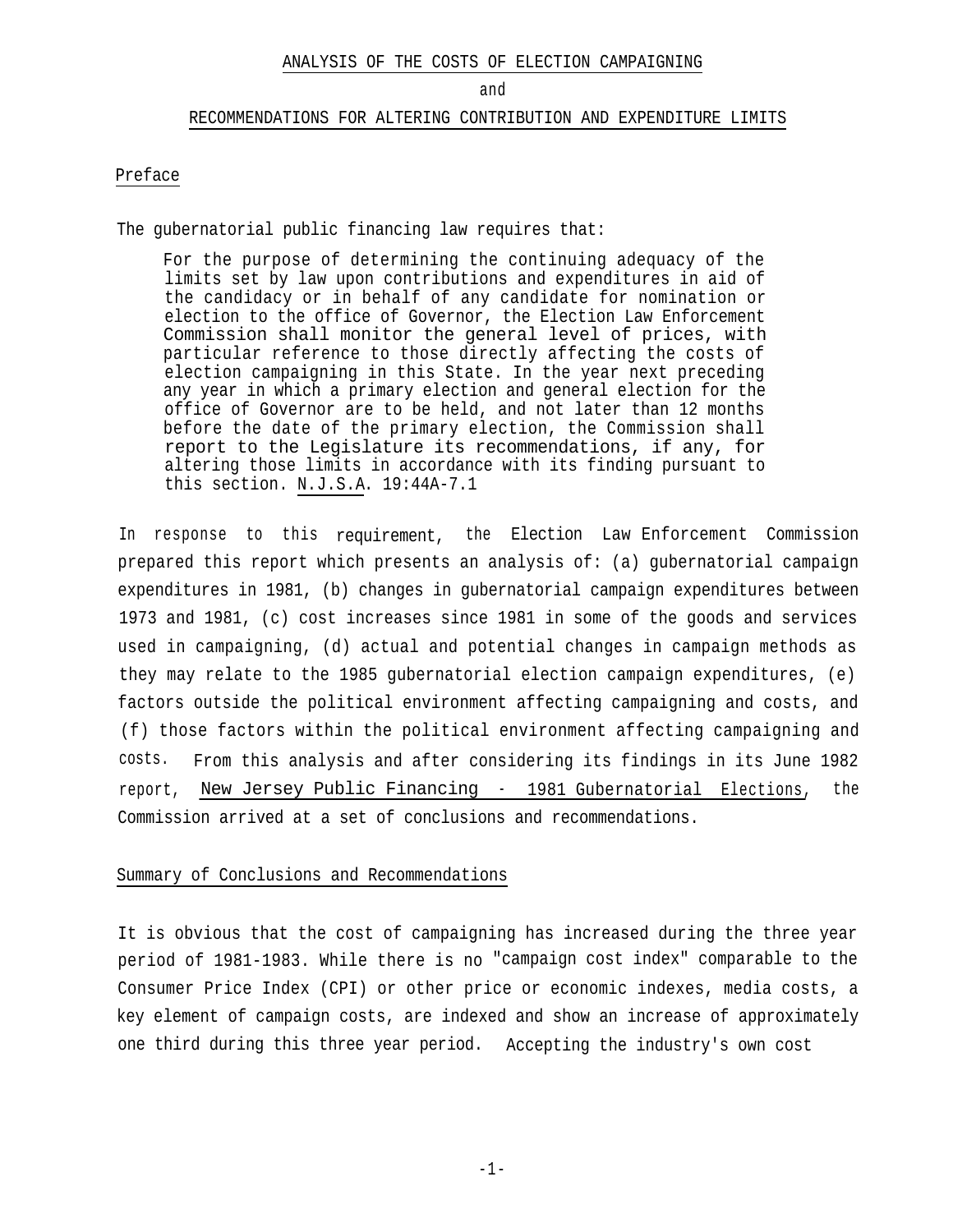projection for 1984, the increase will be nearly 45 percent during the four year period of 1981-1984. $^{\text{1}}$ 

The Producer Price Index includes some of the other items comprising campaign expenditures.  $\dot{\phantom{\phi}}$  Nearly all show increases for the three year period (1981-1983) which range from a low of a .8 percent decrease for typewriters to a high of a 41.0 percent increase for electricity. Telephone rates, another important cost element, have increased by 21.3 percent over a two year period, 1982-1983, and may increase more in 1984 and 1985 as the result of the AT&T divestiture. Applying these rates of increase, the Commission estimates that the costs to a gubernatorial candidate to run the same campaign in 1985 will have increased by 35 percent.

However, the Commission also recognizes that technological development, including the development of portable, low cost computers and other electronic media, promotes change in campaign methods. Furthermore, the network TV's gradually declining audience size  $^3$  and cable TV's increasing penetration into the New York and Philadelphia markets $^4$  make network TV advertisements a less cost-effective means for reaching voters. As a result of these and other changes, the mix of goods and services used in gubernatorial election campaigning in New Jersey will probably be different in 1985 from the mix of 1981; also, these differences will vary according to each individual candidate's campaign strategy. The effects of these changes and factors on the costs of campaigning cannot be measured.

Similarly, the factors both inside and outside of the political environment which affect campaign related costs and campaign strategies for 1985 will differ from those of 1981. Among these factors are the state of the nation's and region's economies, the number of candidates in the primary and the likelihood of an incumbent running for re-election.

All these variables make estimating the increase in the cost of campaigning for 1985 difficult, if not impossible. What is clear is that unit costs for many of the goods and services used in gubernatorial election campaigning will be higher in 1985 than they were in 1981 and that the proportion of total available funds spent on specific goods and services will be different.

-2-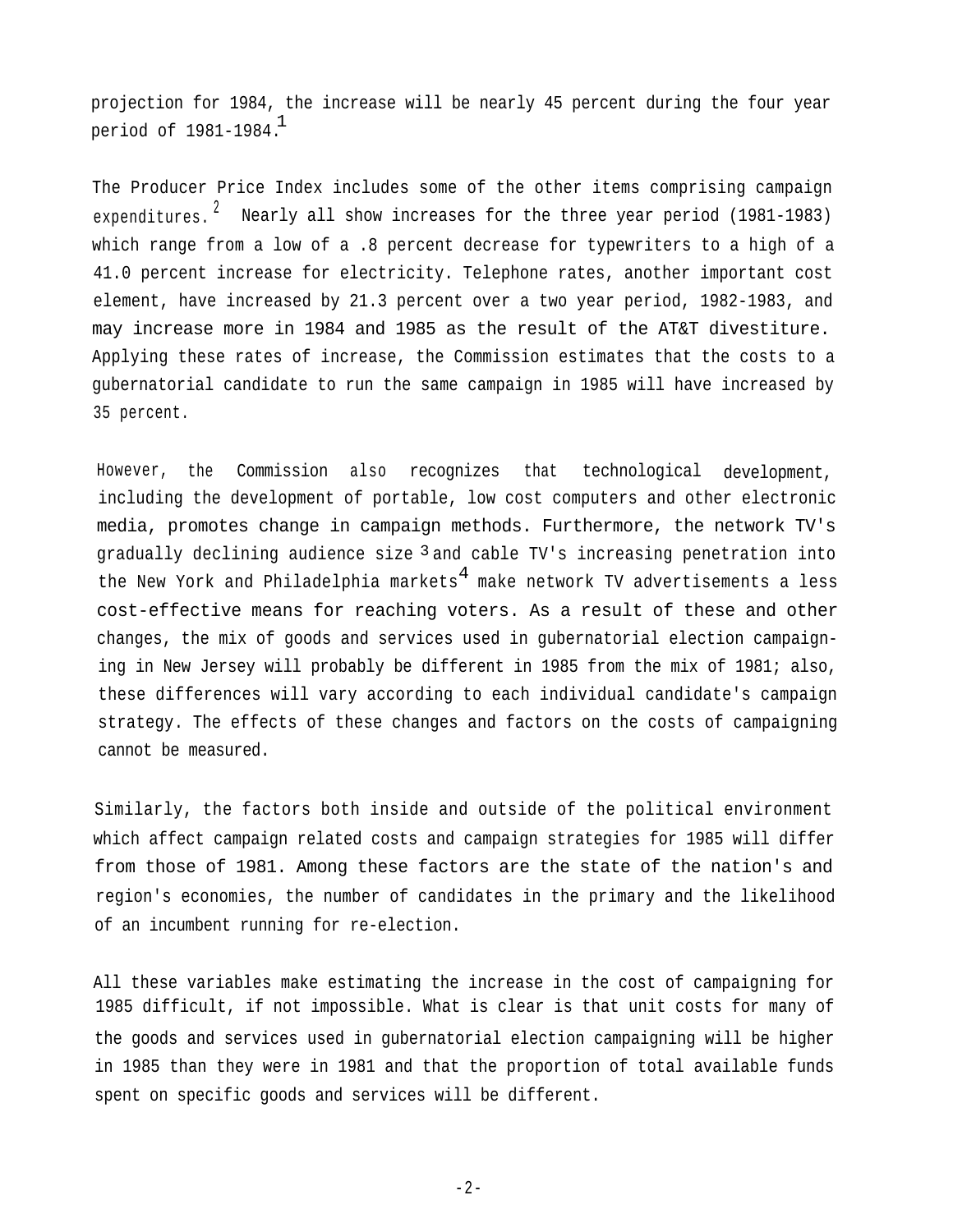To arrive at an estimate of an increase in campaign costs and a recommended increase in the contribution and expenditure limits, the Commission: (a) projected the average 1981-84 media increases to 1985 and applied that to campaign communication expenditures; and (b) took the actual 1982 and 1983 increases for the CPI, adding Chase Econometrics' most recent estimate 5 of the rate of inflation for 1984 and 1985, and applied the increase of that to administrative expenditures. Overall, an estimate of a 35 percent increase in campaign costs for the four year period from 1981 through 1985 was reached. However, because of the many uncertainties and the potential volatility of prices, the 35 percent was raised 15 percentage points to 50 percent.

Therefore, the Commission concludes that its analysis in its 1982 report remains essentially valid and reiterates its recommendation that the contribution limit be raised 50 percent to \$1,200 for the 1985 gubernatorial election.  $^6$  This recommendation continues to be based upon the assumption that any increase is considered along with four other public financing provisions which, in the Commission's view , are inextricably related to the contribution limit. Those provisions are: (a) the qualifying threshold; (b) the matching formula; (c) the limits on public funds to any one candidate; and (d) the expenditure limit. These five provisions are the core of the public financing program. A change in any one of them affects the entire funding formula and can easily have unintended consequences. Therefore, proposals for the contribution limit to be higher or lower than the \$1,200 recommended by the Commission may be appropriate when considered in the context of other recommendations addressing the inter-relationships and inter-dependency of the other four components of the program inextricably related to the contribution limit.

In light of its findings here, the Commission also reasserts its recommendations set forth in its 1978 and 1982 reports that the expenditure limit be repealed.<sup>7</sup> The original justifications for a limit -- that it makes the election more fair by equalizing the spending among candidates and that it works to keep the costs of campaigning down -- are not supported by the data gathered for this report. The argument that imposing limits on expenditures equalizes competing candidates and is thus more fair focuses only on the monetary factor in judging equity and ignores other advantages a candidate may have in a campaign, advantages that are not measured in monetary terms. And, although election campaign costs are rising, it is extremely difficult to quantify the change. Considering this, the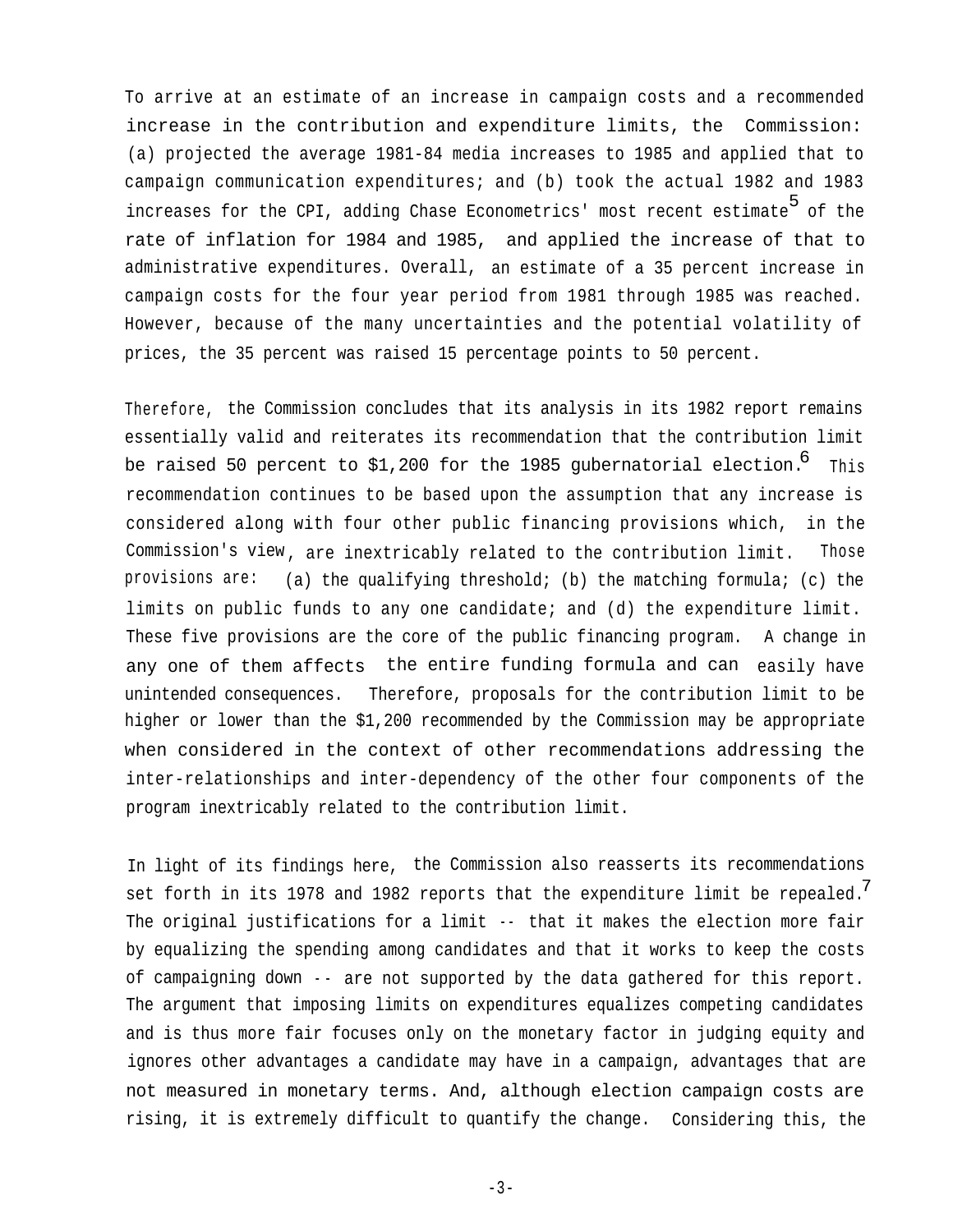Commission finds that although an expenditure limit may keep gubernatorial candidates' total spending down, it does nothing to affect the costs of campaigning <sub>and,</sub> in fact, may lead to less effectively run campaigns. Therefore, the Commission restates its conclusion that expenditure limits are unnecessary and undesirable so long as the gubernatorial election process includes limits on contributions, limits on loans, limits on a candidate's personal funds and limits on the amount of public funds available to any one candidate.

If as public policy, it is decided that the expenditure limit should be retained, then the Commission recommends that the expenditure limit be increased by at least 50 percent. For the primary, that would be an increase from 35¢ to 52.5¢ per voter and, for the general election, an increase from 70¢ to \$1.05 per voter. Assuming 3 million voters in the 1984 presidential election, the limit in the primary would rise from \$1,050,000 to \$1,575,000 and , in the general election, the limit would rise from \$2.1 million to \$3,150,000.

#### Gubernatorial Election Campaign Expenditures

In 1981, the general election candidates spent a majority of their money on broadcast media. The other two expenditure categories on which the two major candidates spent more than 10 percent of their funds were: (1) printing and mailing of campaign literature and (2) administration (including polls, office overhead and expenses, salaries and telephone). The 1981 primary candidates, spent a smaller percentage than the general election candidates on broadcast media time and a larger percentage on printing and mailing of campaign literature and administration.  $^8$ 

|  |  |  | Comparison of Percent of Expenditures |
|--|--|--|---------------------------------------|
|  |  |  | 1981 Primary and General Elections    |

| Expenditure                                   | Primary | General   |
|-----------------------------------------------|---------|-----------|
| Broadcast Media Time                          | 41.4    | 58.0      |
| Advertising Production                        | 7.6     | 4.6       |
| Newspaper ads and Billboards                  | 2.4     | $\cdot$ 3 |
| Printing, Mailing of Campaign Literature 17.5 |         | 12.7      |
| Administration                                | 21 1    | 24.4      |

Source: N. J. Election Law Enforcement Commission, Table 6.1 (General Election) p. 6.7 and Table 6.3a (Primary Election), p. 6.10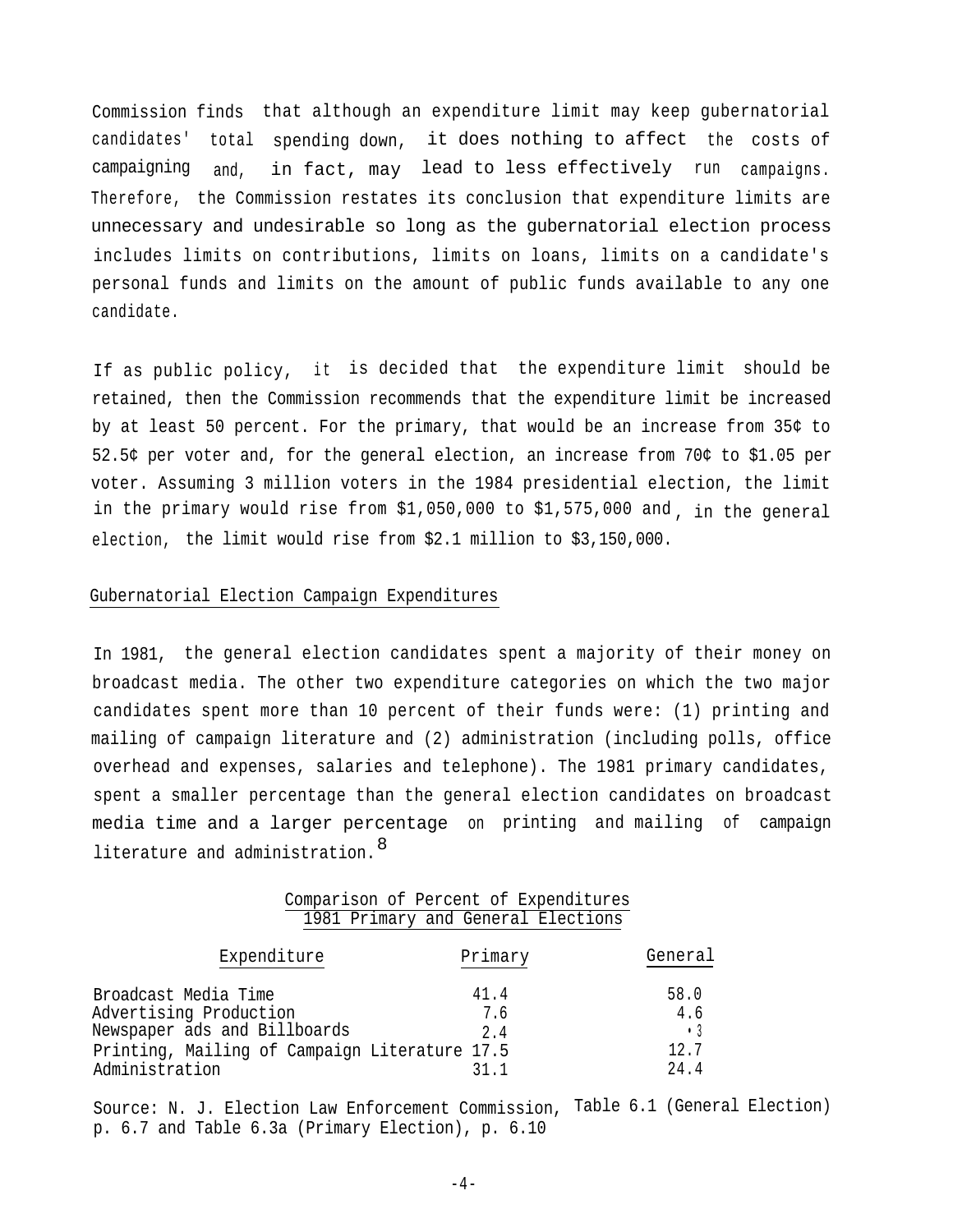From 1973 to 1981, general election candidates increased the communications aspect of their spending, with a decrease in administration expenditures accommodating the shift.

| Comparison of Percent of Expenditures-1973 and 1981 General Elections |           |            |            |          |
|-----------------------------------------------------------------------|-----------|------------|------------|----------|
|                                                                       | 1973      |            | 1981       |          |
| Expenditure                                                           | Byrne (D) | Sandman(R) | Florio (D) | Kean (R) |
| Communication                                                         | 55.2      | 51.0       | 76.0       | 75.4     |
| Administration                                                        | 44.7      | 49 0       | 24.0       | 24.6     |

Source: N. J. Election Law Enforcement Commission, New Jersey Public Financing-1981 Gubernatorial Elections, June 1982, Table 6.1, p. 6.7

The most significant change within the communication expenditures category was the decrease in the percentage of funds spent on newspaper advertisements and billboards. In the 1981 general election, both candidates spent significantly less on these items than either their 1977 or their 1973 counterparts. On the other hand, both candidates in 1981 spent the largest portion of their communication budget on broadcast media time, 74.7 percent for Congressman Florio and 78.7 percent for Governor Kean.

|                                                                    |                     |                     | Billboard and Newspaper Ad Expenditures<br>1981, 1977 and 1973 | As A Proportion of Total Communications Spending |                      |
|--------------------------------------------------------------------|---------------------|---------------------|----------------------------------------------------------------|--------------------------------------------------|----------------------|
|                                                                    | 1981                |                     |                                                                | 1977                                             | 1973                 |
| Dollars (000)                                                      | Florio (D)<br>\$5.4 | Kean $(R)$<br>\$9.4 | Byrne (D)<br>$\overline{5}$ 28.2                               | Bateman (R)<br>\$171.7                           | Byrne (D)<br>\$129.8 |
| Percent                                                            | .3%                 | .5%                 | 2.7%                                                           | 17.0%                                            | 16.4%                |
| * (Figures for the 1973 Republican candidate, Congressman Sandman, |                     |                     |                                                                |                                                  | are not              |

available)

Source: N.J. Election Law Enforcement Commission, New Jersey Public Financing - 1981 Gubernatorial Elections, Table 6.1, p 6.7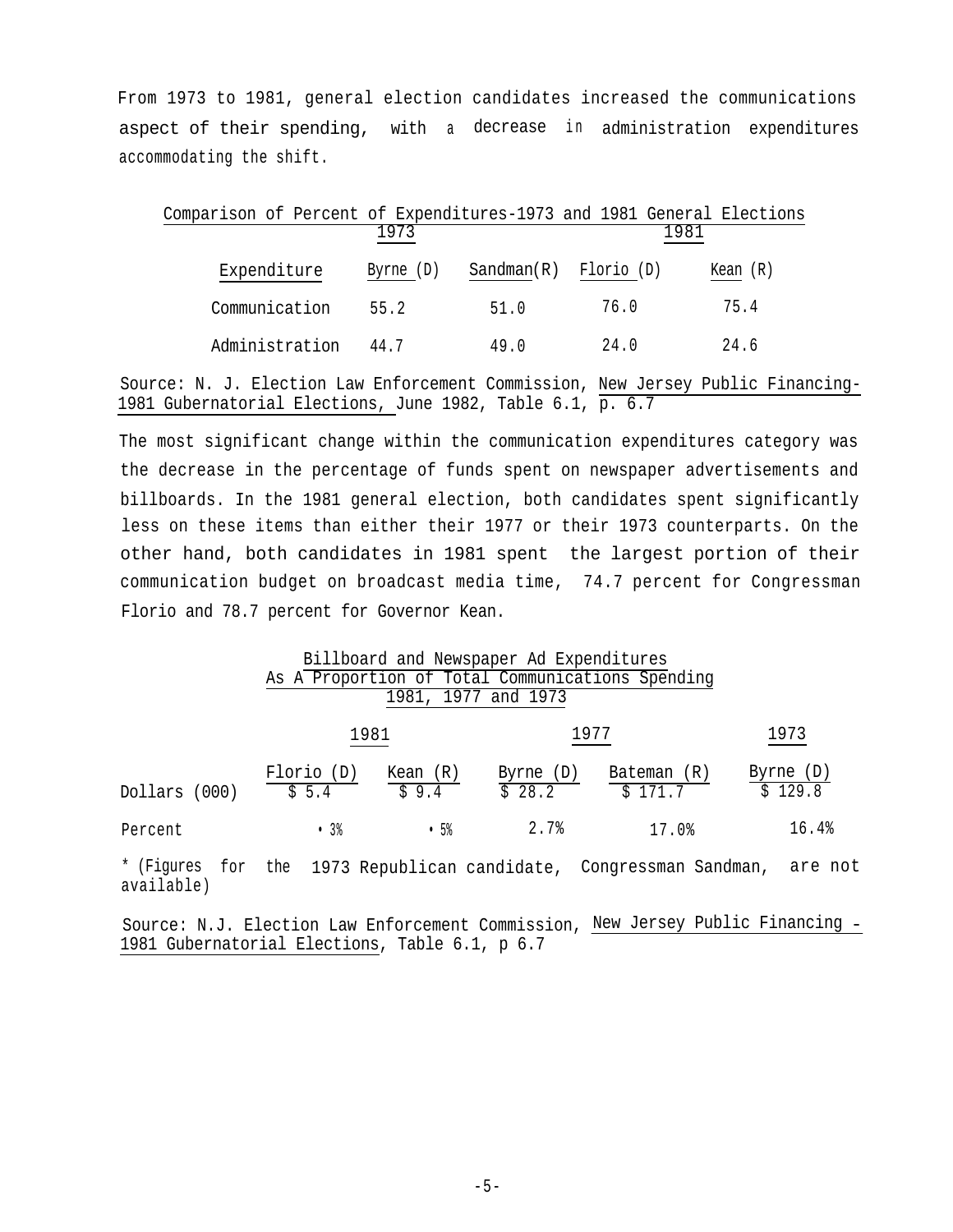In summary, the major changes in campaign spending that occurred between the two gubernatorial general election cycles of 1973 and 1981 were:

- O the near demise of the two print media, i.e.newspapers and billboards, as vehicles for communicating the candidates' messages;
- a very large increase in the use of broadcast media (radio and TV) and direct mail, and
- a notable decrease in the percentage of total expenditures devoted to administration.

# Cost Increases 1981-1983

The Commission did not attempt to create a "campaign cost index" for two reasons. First, the information on the 1981 disclosure reports was not precise in identifying the purposes for which expenditures were made; many types of expenditures were grouped into fairly broad categories. For example, "administration" included everything that was not a communication expenditure or an expenditure exempt from the expenditure limit (i.e. candidate's travel, food and beverage for fund raising events, election night activities and compliance). Thus, expenditures categorized as "administration" included: polling, office supplies and equipment, staff salaries, office rent, telephone installation and operation, food and beverage not associated with fund raising or with candidate travel, office supplies, a variety of consultants, automobile and other travel related expenses, and record keeping not related to compliance.

Second, the weighting of goods and services, which is necessary for constructing an index, would be extremely difficult because of the difference in the kinds and proportions of goods and services used. These differences are apparent in the three election cycles of 1973, 1977 and 1981. Any index built on the 1973 data would have had a limited relevance to the 1981 experience because of the shift to broadcast media and direct mail and the shift away from print media and administration. Presumably, an index constructed on 1981 data alone would not necessarily be predictive of 1985 campaigning.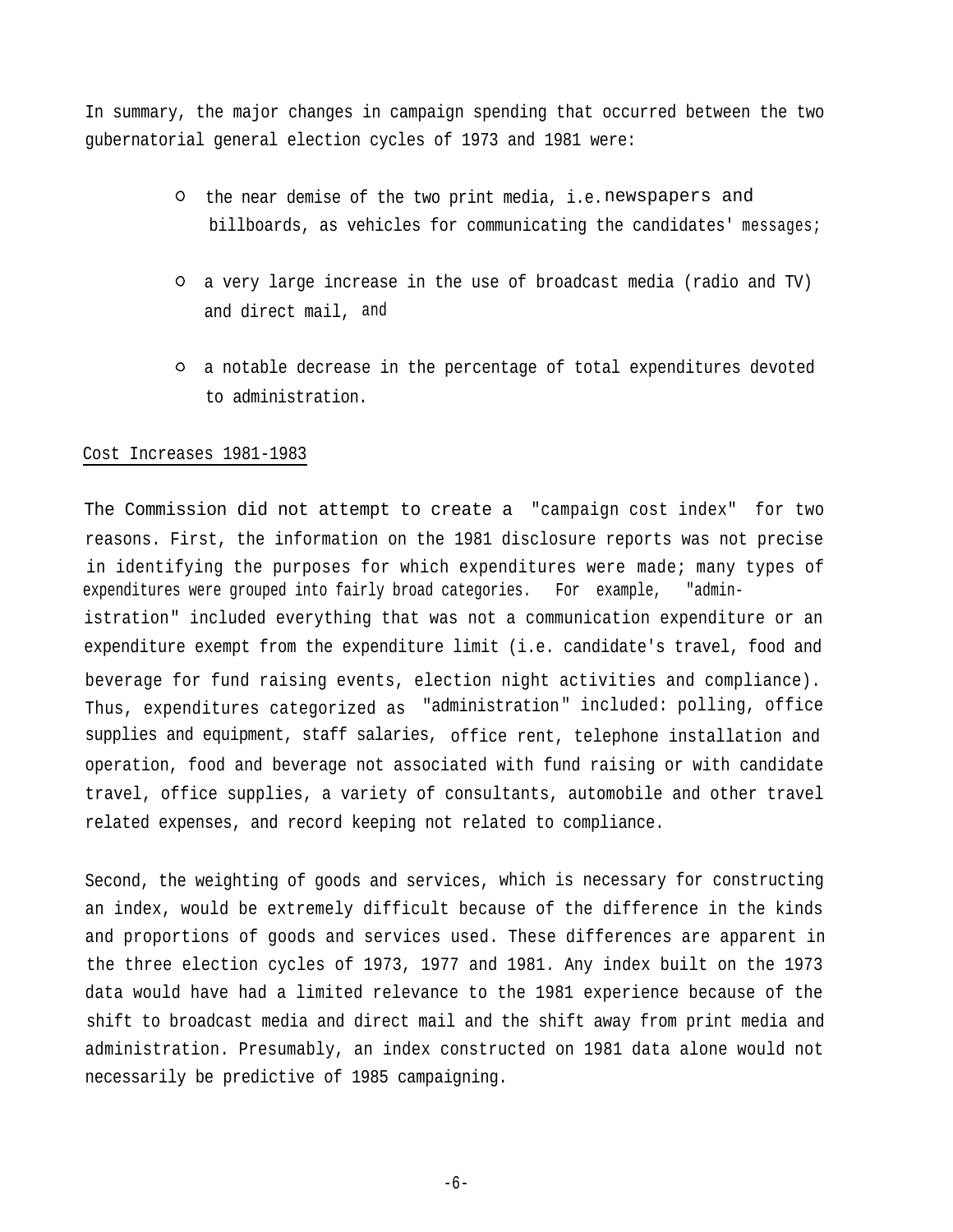However, existing indexes of various product and service costs pertain to this topic. The following discussion of these should provide some insight into campaign cost increases.

McCann-Erickson, Inc. of New York City, has developed indexes of media costs.<sup>8</sup> In the table below, those indexes have been converted into percentages for two time periods, for 1980-83 actual and for 1980-84 which includes an industry estimate for calendar year 1984 based on media specialists' estimates assembled by McCann-Erickson, Inc. The most pertinent types of media to a New Jersey gubernatorial election campaign are: spot TV, spot radio and direct mail. Spot TV and spot radio refer to that programming, including advertising, which originates and is shown locally, be it on a local or a network station. The most important measure is the cost per thousand which reflects the cost of reaching one thousand viewers based on the ratio between unit (total) cost of the advertisement and the size of the audience. As can be seen from the following table, all types of media have had actual increases in their costs per thousand viewers ranging from 26.2 percent to 37.1 percent, and the estimates for 1984 suggest the trend of increases will continue at approximately the same rate. The cost of direct mail, which has increased in the last three years by only 12.8 percent because of stable mailing rates and the increased use of computer technology in this process, is the one exception to this trend.

| Media Cost Increases (Percent Change)<br>1980 through 1983 and 1984 Projected |                              |                              |  |                                             |                              |
|-------------------------------------------------------------------------------|------------------------------|------------------------------|--|---------------------------------------------|------------------------------|
| Media<br>Type                                                                 | $1980 - 83$                  | Unit Costs<br>$1980 - 84$    |  | Cost Per<br>Thousand Viewers<br>$1980 - 83$ | $1980 - 84$                  |
| Broadcast                                                                     |                              |                              |  |                                             |                              |
| -Network TV<br>-Spot TV<br>-Network Radio<br>-Spot Radio                      | 30.5<br>34.1<br>40.2<br>29.2 | 43.7<br>47.8<br>52.8<br>39.6 |  | 33.6<br>33.3<br>37.1<br>26.2                | 47.1<br>48.3<br>48.3<br>35.4 |
| Print                                                                         |                              |                              |  |                                             |                              |
| -Newspapers<br>-Magazines<br>-Outdoor<br>-Direct Mail                         | 34.9<br>29.5<br>32.0<br>12.8 | 45.8<br>38.3<br>44.0<br>12.3 |  | 33.6<br>27.7<br>28.8<br>12.8                | 44.7<br>36.4<br>39.2<br>12.3 |

(Table Continued on Page 8)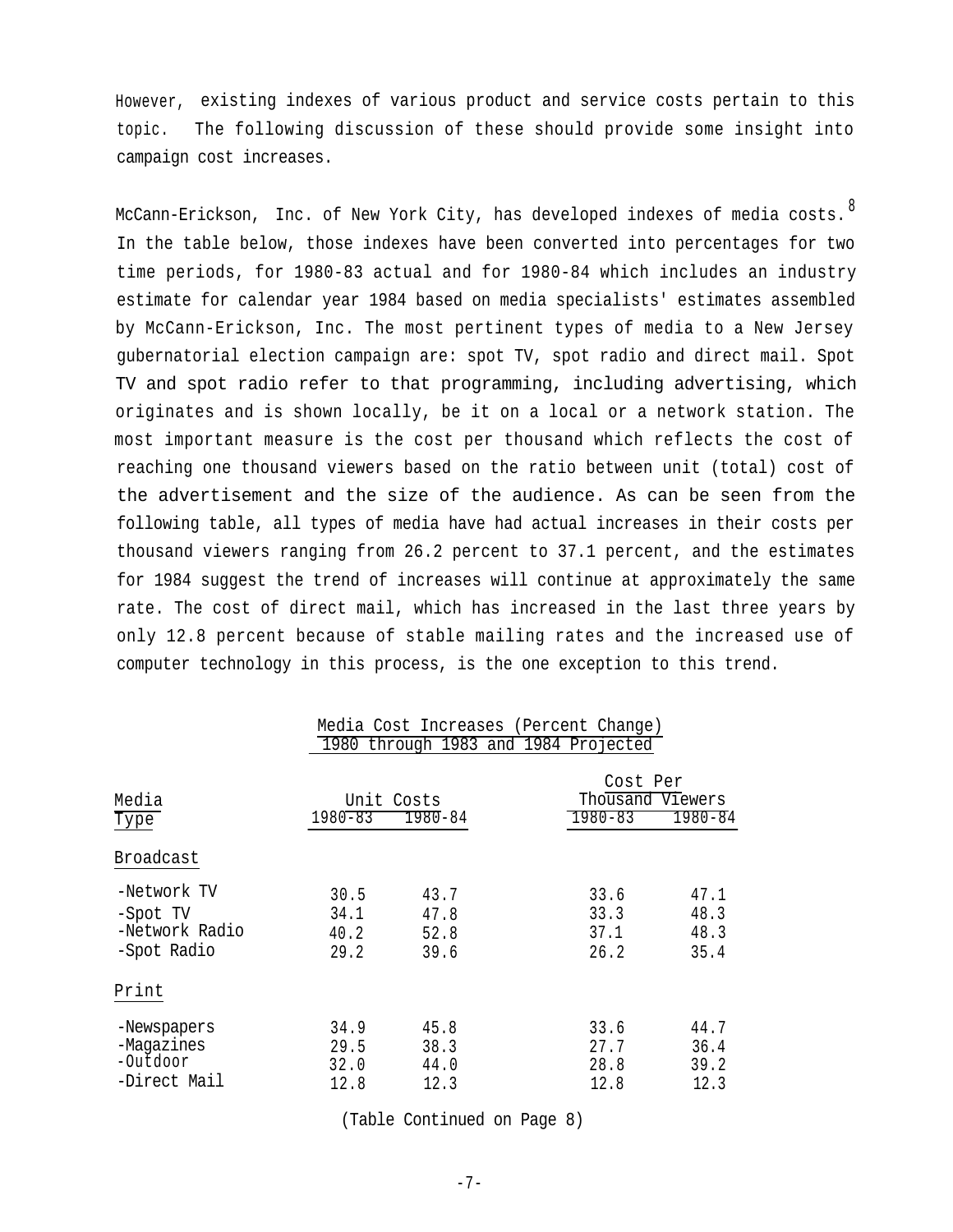|                               |                      |                      | Cost Per             |                      |
|-------------------------------|----------------------|----------------------|----------------------|----------------------|
| Media                         |                      | Unit Costs           | Thousand Viewers     |                      |
| Type                          | $1980 - 83$          | $1980 - 84$          | $1980 - 83$          | $1980 - 84$          |
| Composite                     |                      |                      |                      |                      |
| -National<br>-Local<br>$-A11$ | 31.7<br>34.3<br>32.8 | 43.5<br>45.5<br>44.7 | 32.2<br>33.3<br>33.2 | 44.2<br>44.6<br>44.9 |

Based on index comparisons, media costs have risen faster than costs of other products and services. The table below shows that the index for advertising exposures, (total media cost per thousand), converted into a percent, grew faster over the three year 1980-83 period than other indexes of costs, including the Consumer Price Index (CPI). Thus, for at least the first three years between the 1981 and 1985 elections, the cost for local advertising, which would include New Jersey election media advertising, increased faster than prices for national advertising, other goods and services and the increase in hourly earnings.

# Three Year Period Comparison of Cost Increases of Various Products and Services-1980-83

| Product or Service                        | Percent<br>Increase |
|-------------------------------------------|---------------------|
| National Advertising Exposures            | 32.2                |
| Local Advertising Exposures               | 32.3                |
| Consumer Prices (CPI)                     | 20.2                |
| Producer Prices of Farm Products          | 4.9                 |
| Producer Prices of Industrial Commodities | 14.6                |
| Hourly Earnings                           | 21.2                |
|                                           |                     |

Source: McCann-Erickson, Inc., Table IV, "Cost Indexes of Various Products and Services", dated February 1983; data for 1983 from the N. J. Office of Economic Policy, April 23, 1984.

Even though the media command the bulk of campaign expenditures, the rise in costs of other goods and services used in a campaign is also relevant. Rutgers University assembles cost data from the Producer Price Index for goods and services used by the University system, some of which are also employed directly or indirectly in an election campaign. <sup>9</sup> The three year, 1981-1983, cost increases, expressed as percentages, for those goods and services are as follows:

-8-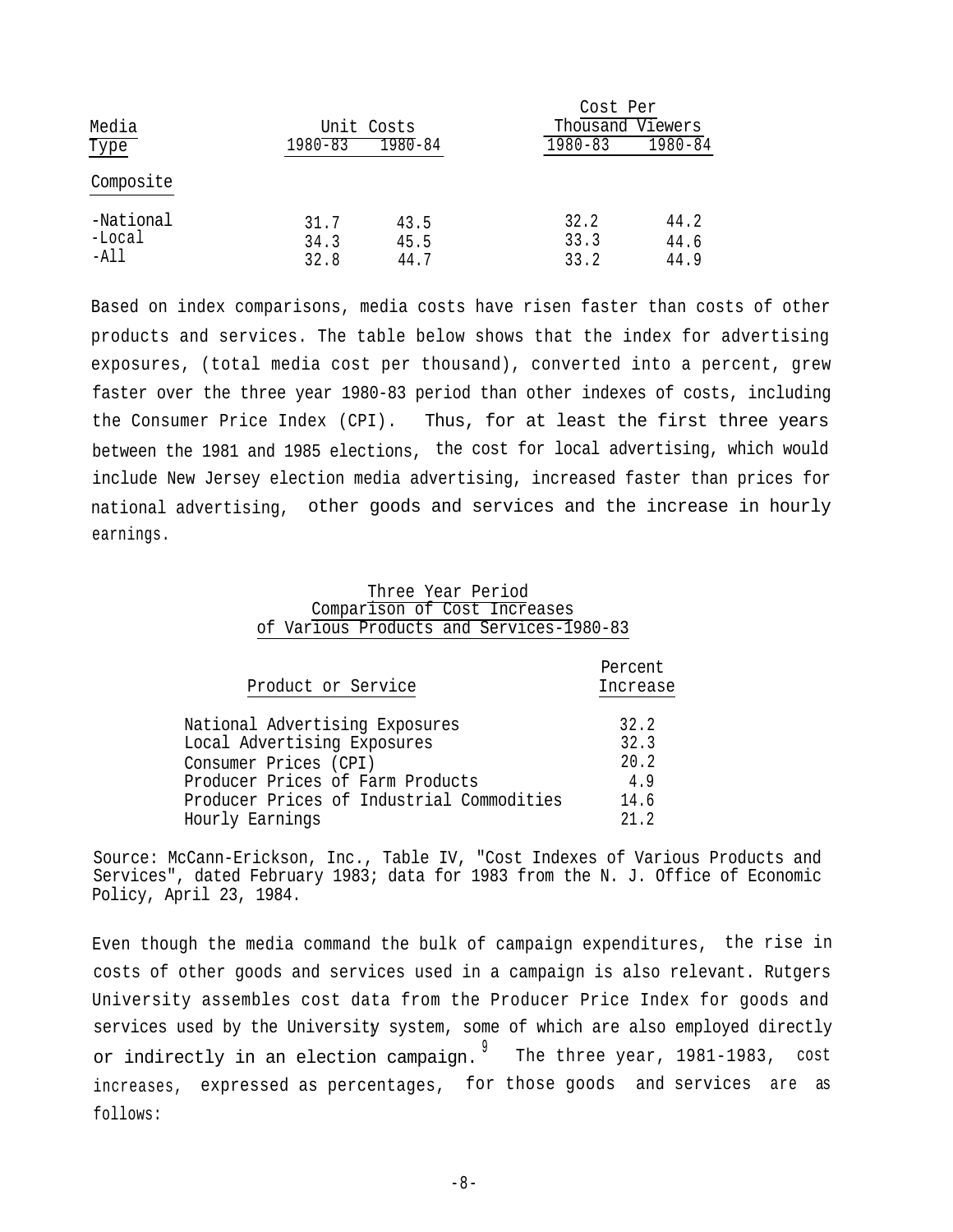| Goods or Service         | Percent Increase 1981-83 |
|--------------------------|--------------------------|
|                          |                          |
| Food                     | 10.2                     |
| Electricity              | 41.0                     |
| Fuel oil                 | 31.5                     |
| Paper office supplies    | 18.4                     |
| Unwatermarked bond paper | 14.1                     |
| Pens and pencils         | 2.5                      |
| Photographic Equipment   | 7.2                      |
| Photographic supplies    | 23.3                     |
| Typewriters              | (.8)                     |
| Commercial Furniture     | 22.3                     |

For five other items, cost increase information was assembled for the last two years, 1982-83. Those goods and services and the two year, 1982-83, cost increase expressed as a percent are as follows:

| Goods or Service        | Percent Increase 1982-83 |
|-------------------------|--------------------------|
|                         |                          |
| Private transportation  | 9.8                      |
| Public transportation   | 25.0                     |
| Food away from home     | 11.8                     |
| Lodging out of town     | 20.7                     |
| Local telephone service | 21.3                     |

#### Changes in Campaigning

As noted above, over the eight year period of 1973-1981, gubernatorial candidates changed the mix of goods and services they used in campaigning; they shifted away from newspapers and billboards to direct mail and broadcast media. They also decreased spending on administration in favor of communication. Thus, methods of gubernatorial election campaigning are not static. evidence suggests change in campaign strategies since 1981. Furthermore,

First, is the development of the portable computer and related computer technology and software. A trade journal for those involved in campaigning, Campaigns and Elections, started a special section on computers and elections in 1982 and has had a series of articles on the subject in every subsequent issue. Computers now merge lists of: registered voters, past voting records, census data, survey research information and commercial marketing data. Computers and word processors now do or assist in a number of tasks including: (a) scheduling the candidate, staff and volunteers; (b) targeting districts for telephone and

 $-9-$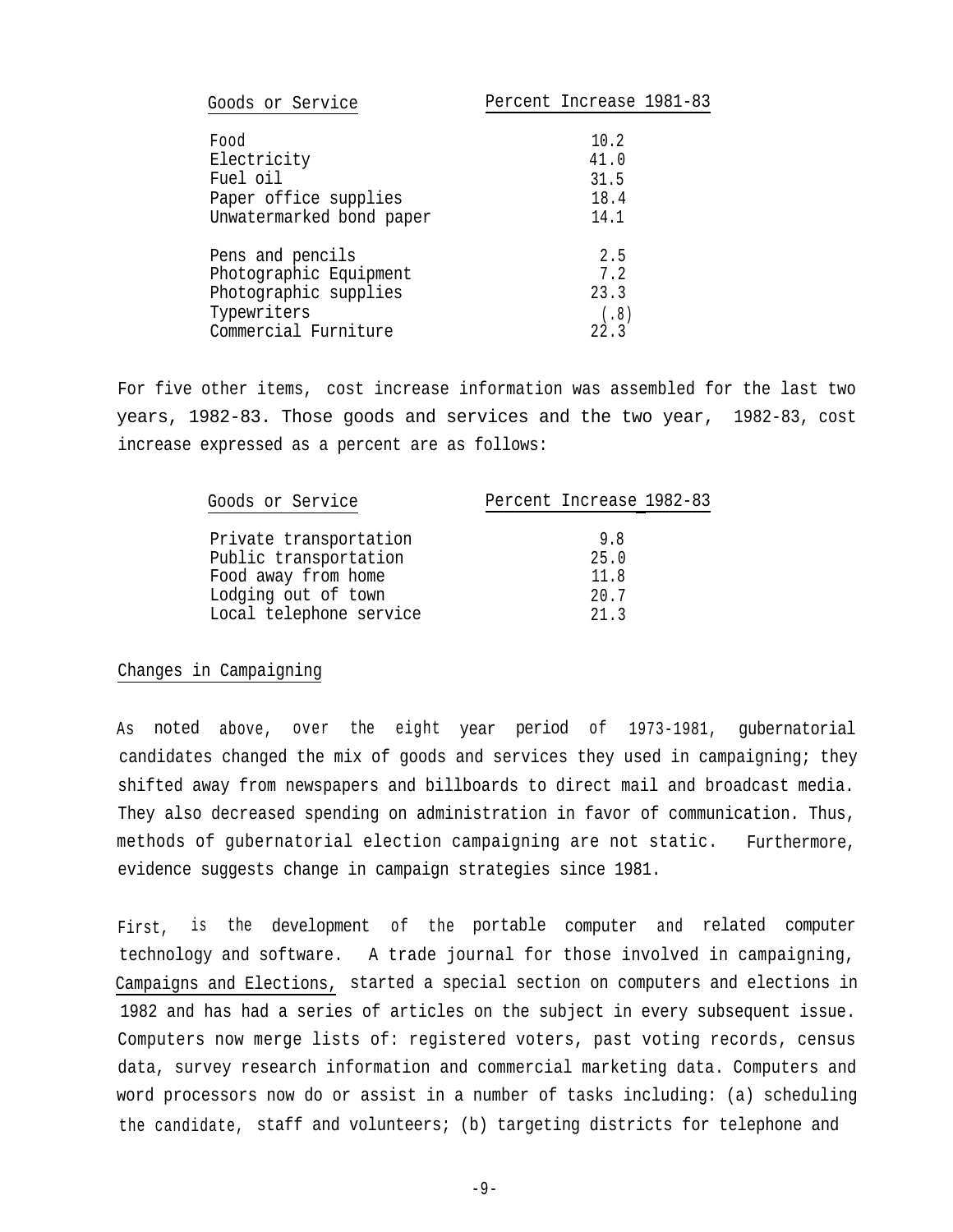direct mail contact; (c) developing and targeting "get out the vote" efforts; (d) preparing "walking" lists of registered voters for canvassing; (e) dialing telephones for telephone banks having immediate tie-ins with direct mailing of letters after successful telephone contact; (f) maintaining files of volunteers and contributors; (g) maintaining and preparing financial records and disclosure reports; (h) fund raising; (i) analyzing polling results and (j) designing media buying strategies. .

The computer and its related technology can add to the costs of a campaign. Consultants who have mastered the computer for campaign purposes may attract higher fees. The computer's ability to handle large amounts of data, for example a variety of lists of names and information, may result in increased labor costs for data entry because some lists have to be adapted to the computer, e.g. lists of registered voters. However, the cost of computer equipment and software has declined in recent years and the portability of computers has added to their efficiency. Furthermore, computers are able to handle vast amounts of data. The result may be a decrease in the per person cost of reaching individual voters via telephone banks and direct mail. Finally, with the increasing automation of a campaign's administrative functions, manpower and financial resources may be allocated to other functions, thereby increasing campaign efficiency and ultimately affecting costs.

Cable TV and home video equipment are other technological changes. Cable TV has been described as the "wild card" in media advertising because there is no unit of measurement resembling a Nielson rating. The decline of the size of the viewing audience for commercial television is clear.  $10$  Some of that audience may have gone to non-network TV because of the popularity of certain syndicated TV shows shown on these stations; some of that audience may now watch cable; some of that audience may now watch video tapes of movies at home and some of that audience may now seek entertainment with some other medium.

As of October/November 1983, Cable TV had penetrated 28 percent of the New York market, which includes 12 New Jersey counties, and 39 percent of the Philadelphia market, which  $\,$  includes the  $\,$  other nine New Jersey counties.  $^{11}$ Currently, some New Jersey elected officials use cable TV for a variety of purposes, including "newsletter" type programming. Such regular exposure may foster name-recognition. The impact on campaign media costs as a result can only be inferred.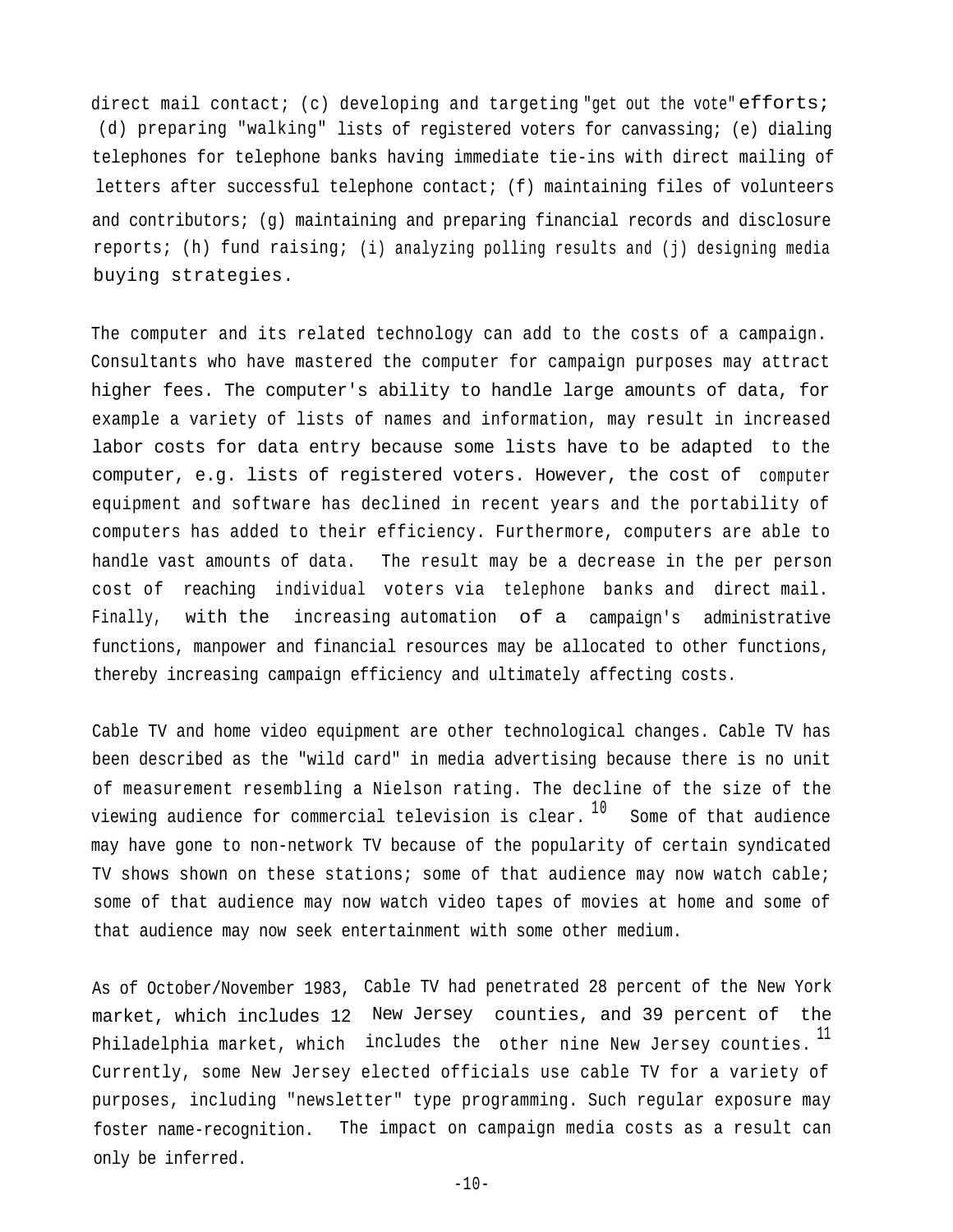Cable TV is purported to have two significant advantages over network broadcasting as a campaign tool -- (1) its much lower costs and (2) its ability to divide audiences, which are generally described as better educated, more affluent, younger and more likely to vote than network viewers, into target markets. This permits "narrow casting", i.e. specialized messages sent on different channels enabling candidates to discuss issues in greater depth among voters with particular concerns, further increasing the cost-effectiveness of this approach.

However, some question the utility of cable TV for campaigning purposes, noting that the efficiency of targeting is limited because of the uncertain audience. Furthermore, whether viewers choose to view a political advertisement airing over cable is questionable.

These changes in campaigning make it even more difficult to anticipate what strategies candidates will use in 1985, and compound the uncertainty in estimating campaign costs.

# Factors Outside the Political Environment Affecting Campaigning and Costs

The AT&T divestiture has two impacts on campaigns. One is simply an increase in the cost of local intra-state telephone service; as noted above, rates have increased 21.3 percent in a two year, 1982-83, period and are expected to increase more as the long distance subsidy for local rates decreases. The second is that it is no longer possible to arrange telephone banks through one vendor, New Jersey Bell Telephone. Now, the campaign must deal with New Jersey Bell Telephone to have lines brought in and with another vendor for the equipment itself.

The condition of the national and regional economies in 1985 will also affect the cost of advertising and campaigning. One industry analyst  $12$  noted that 1981 was a poor year for the region's economy; thus, media rates were increasing more slowly and purchasing air time was easier for political candidates. This same person noted that, because the economy is much better than in 1981, it is now much more difficult for local and state candidates to secure air time when they seek it.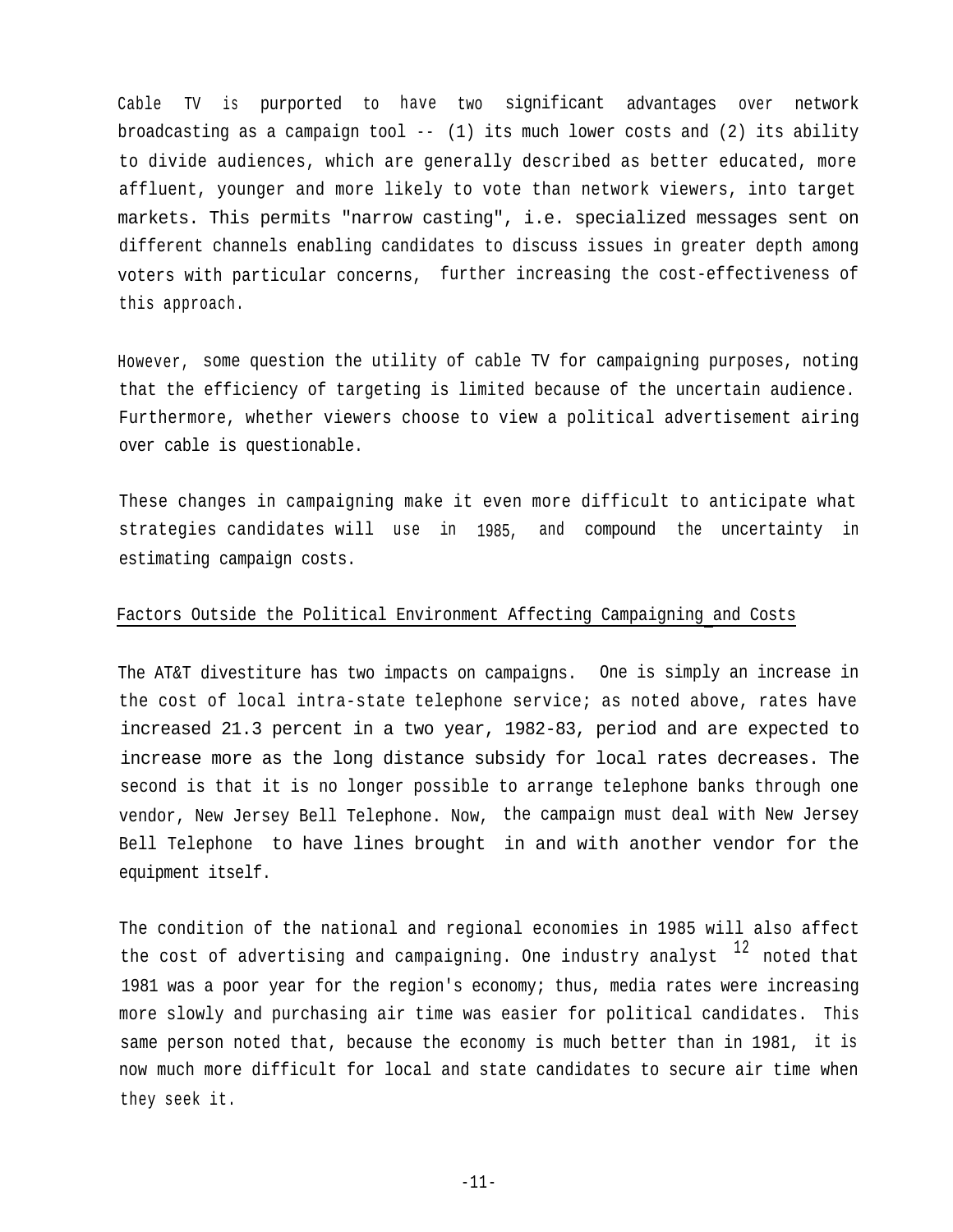Consequently, the relative condition of the economy in 1985 will impact on the ability of New Jersey candidates to secure advertising time and on the cost of the ads.

## Factors Within the Political Environment Affecting Campaigning and Costs

Many factors within the political environment affect the costs of gubernatorial campaigns including: (a) whether an incumbent runs for re-election; (b) the number of candidates running in the primary; (c) the personalities of the candidates; (d) the year in which the election is held and (e) the extent and significance of independent expenditures.

The 1985 gubernatorial election may include an incumbent governor as a candidate, someone who presumably has a high level of name recognition. An analysis of 48 gubernatorial campaigns between 1977 and 1980 revealed that campaigns involving incumbents tend to be less expensive than those without an incumbent -- except when the incumbent has been defeated in his own party's primary. $^{13}$  . The entry of an incumbent into a campaign affects how his or her primary and general election opponents (assuming the incumbent wins his party's nomination) organize and conduct their campaigns. While extensive name recognition and a popular record can decrease an incumbent's need for expensive broadcast media advertising, it can create the opposite effect on his or her opponents.

Another unknown factor is the number of candidates who will enter the primary election for their parties' nomination. In 1981, there were 21 candidates, 13 Democrats and 8 Republicans, on the ballot; those candidates did not include an incumbent governor. With many candidates in a race, they may drive up consultant and media advertising costs simply by virtue of their total demand for such services and air time.

Candidates' personalities and ideologies may influence the cost of campaigning. Exceptional personal magnetism or strongly held positions may elicit volunteers, from envelope stuffers to publicity directors, where paid work is the norm.

 $-12-$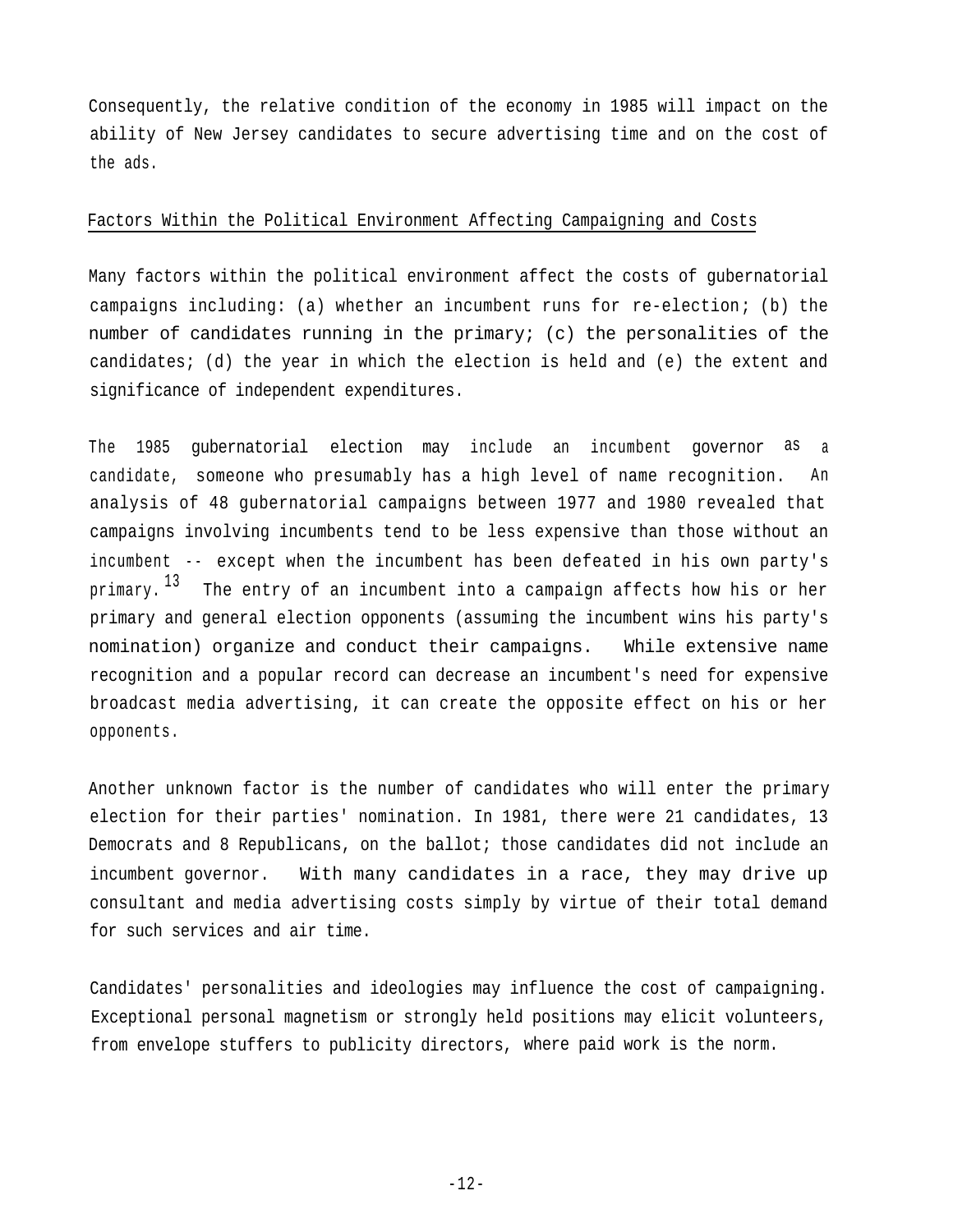The extent to which a gubernatorial candidate has a coattail effect in pulling votes for other candidates running in the same primary or general election, or vice versa, can influence how a gubernatorial election campaign is organized and conducted and how funds are spent for campaigning. A local political organization, in successfully getting out its vote for local candidates, may significantly aid a gubernatorial candidate, thus decreasing the amount that candidate has to spend in that local area.

New Jersey conducts its gubernatorial election in an off-year when there are no national elections and only Virginia and New York City are conducting major elections. In such an off-year, political consultants are more available to New Jersey gubernatorial candidates. Consultants may lower their fees and commissions. More critically, the New Jersey candidates have increased opportunities to retain more prominent and presumably more savvy consultant help.

Another factor to be considered is whether organizations will enter the campaign independent of a gubernatorial candidate's campaign committee to support or oppose a candidate. This phenomenon of "independent expenditures" was widespread in the 1980 presidential election as well as in some U. S. senatorial and congressional elections, and may be present in the 1985 New Jersey gubernatorial election. Among the factors that may cause their appearance would be an overly restrictive spending limit or other constraints which would underfund a campaign.

The significance and often the very existence of these influences is uncertain. However, they pertain to the analysis of increasing campaign costs insofar as they undercut the degree of certainty about the estimated increase in the costs of gubernatorial election campaigning.

# Estimate of Increase to 1985

The Commission estimates that the increase in the costs of gubernatorial election campaigning between the last gubernatorial election year, 1981 , and the next gubernatorial election year, 1985, will be 35 percent.

In arriving at this percentage increase for the four year period of 1981-1985, the following assumptions were made: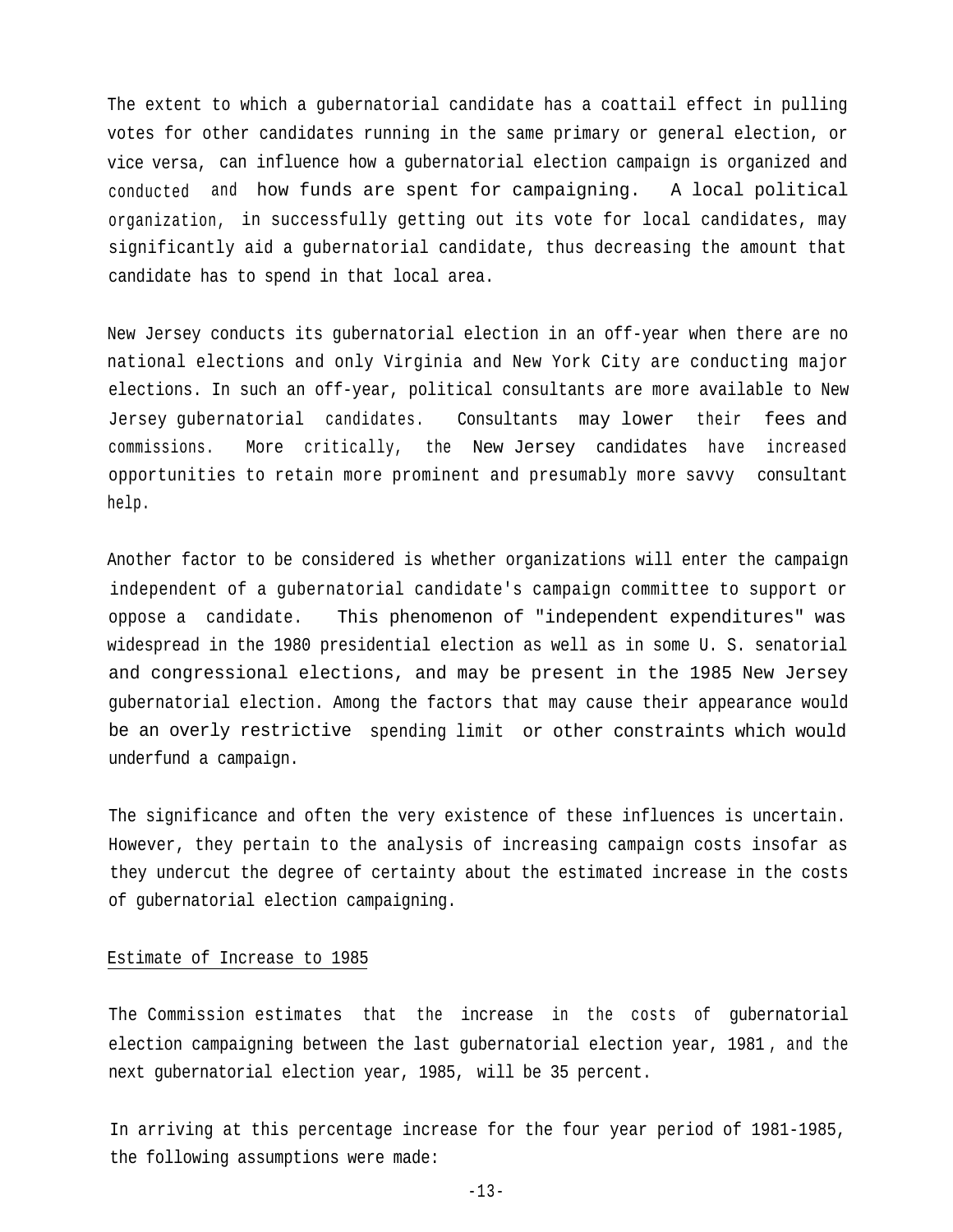Assumption #1: The mix of communication expenditures and non-communication expenditures in the 1985 gubernatorial primary and general elections will be as it was in 1981; thus, 70.5 percent of all expenditures will be for communication (media time, advertising production, newspaper ads, billboards and printing and mailing of campaign literature) and 29.5 percent of all expenditures will be non-communication expenditures (all administration, food and beverage for fund raising, candidate's travel, election night activities, and expenditures by political party committees in the general election).

Assumption #2: The projected four year, 1981 through 1985, increase in media costs will be 40.4 percent made up of three components: (a) the actual increase from 1981-1983; (b) the industry's projected increase for 1984 and, (c) the average of the total change 1981-1984, to provide a projection for the increase into 1985. This percent of 40.4 was then applied to the 70.5 percent, representing all media expenditures in the 1981 primary and general elections, to arrive at a proportional percentage increase of 28.5 percent for the four year period from 1981 through 1985.

Assumption #3: The increase in non-media costs in 1984 and in 1985 will be 4.8 percent and 5.5 percent, respectively, based on the Chase Econometrics' most recently published projection estimate for the Consumer Price Index.  $14$  Thus, the 1982 and 1983 CPI inflation rates of 6.3 percent and 3.2 percent, respectively, were added to the two year rates as projected by Chase Econometrics to arrive at a total percentage increase for consumer prices from 1981 through 1985 of 19.8 percent. This percent was then applied to the 29.5 percent of all non-communication expenditures in the 1981 primary and general elections to arrive at a proportional percentage increase of 5.8 percent for the four year period from 1981 through 1985.

The final estimate of 35 percent was reached simply by adding the two proportional percentages of 28.5 percent and 5.8 percent to arrive at a total of 34.3 percent, rounded upward to 35 percent. Obviously, this estimate of a 35 percent increase is built on explicit and implicit assumptions that are problematic, such as the assumption that the expenditures for the 1985 elections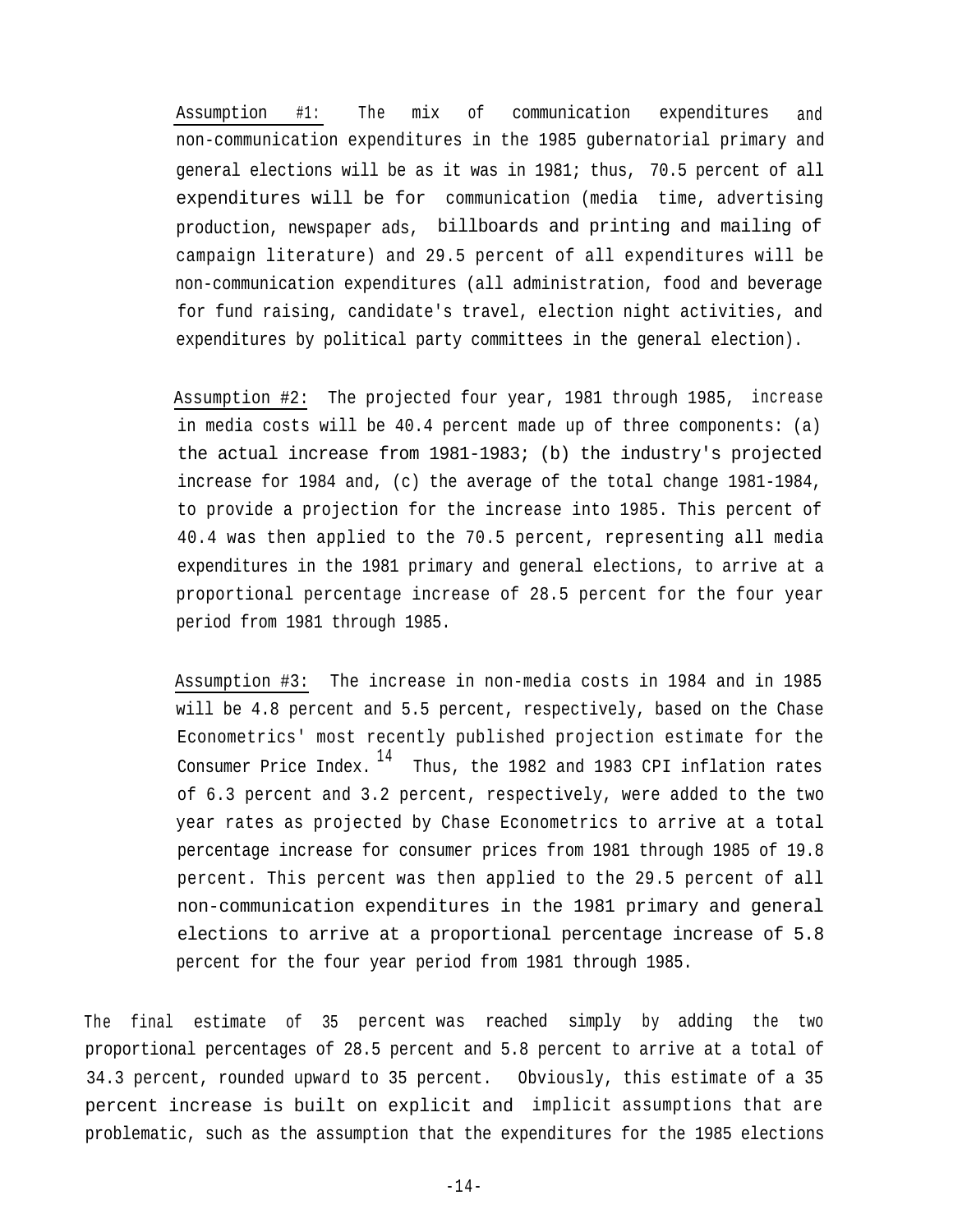will be apportioned between communication and non-communication expenditures in the same manner as the 1981 gubernatorial primary and general elections. Furthermore, the bases for the estimate include no allowances for: (a) changes in the quality of goods and services used in gubernatorial election campaigning; (b) changes in the ways campaigning might be conducted in 1985; (c) factors external to the political environment; or (d) factors within the political environment. In light of the incompleteness of data, the extreme difficulty, even for economic experts, in projecting inflation rates for any period of time, and the great difficulty in quantifying many of the factors influencing costs and the ways in which campaigns may be run, the Commission believes that its estimate of a 35 percent increase in the cost of gubernatorial election campaigning for the four year period of 1981 through 1985 is reasonable.

The Commission believes that neither the contribution limit nor the expenditure limit, if it is retained, should be set at a figure which is so low that it will seriously impair a gubernatorial candidate from raising sufficient funds to conduct an effective campaign or from spending sufficient funds to communicate effectively with the electorate. Therefore, the Commission concludes that it is preferable to err on the side of caution and recommends that the estimate be increased by 15 percentage points to 50 percent.

# Recommendations

The purpose of this report is to analyze costs of election campaigning in New Jersey and to recommend alterations, if any, in the contribution limit of \$800 and the expenditure limit of 35¢, per voter in the presidential election for the primary election and 70¢ per voter in the presidential election for the general election (\$1,050,000 and \$2, 100,000, respectively, assuming 3 million voters in the presidential election).

The Commission has estimated that costs of election campaigning will increase 35 percent for the four year period 1981 through 1985. However, because of the many uncertainties associated with estimating inflation and the many factors which may affect campaign costs and strategies but cannot be quantified, the Commission believes that the estimate should be increased 15 percentage points to 50 percent.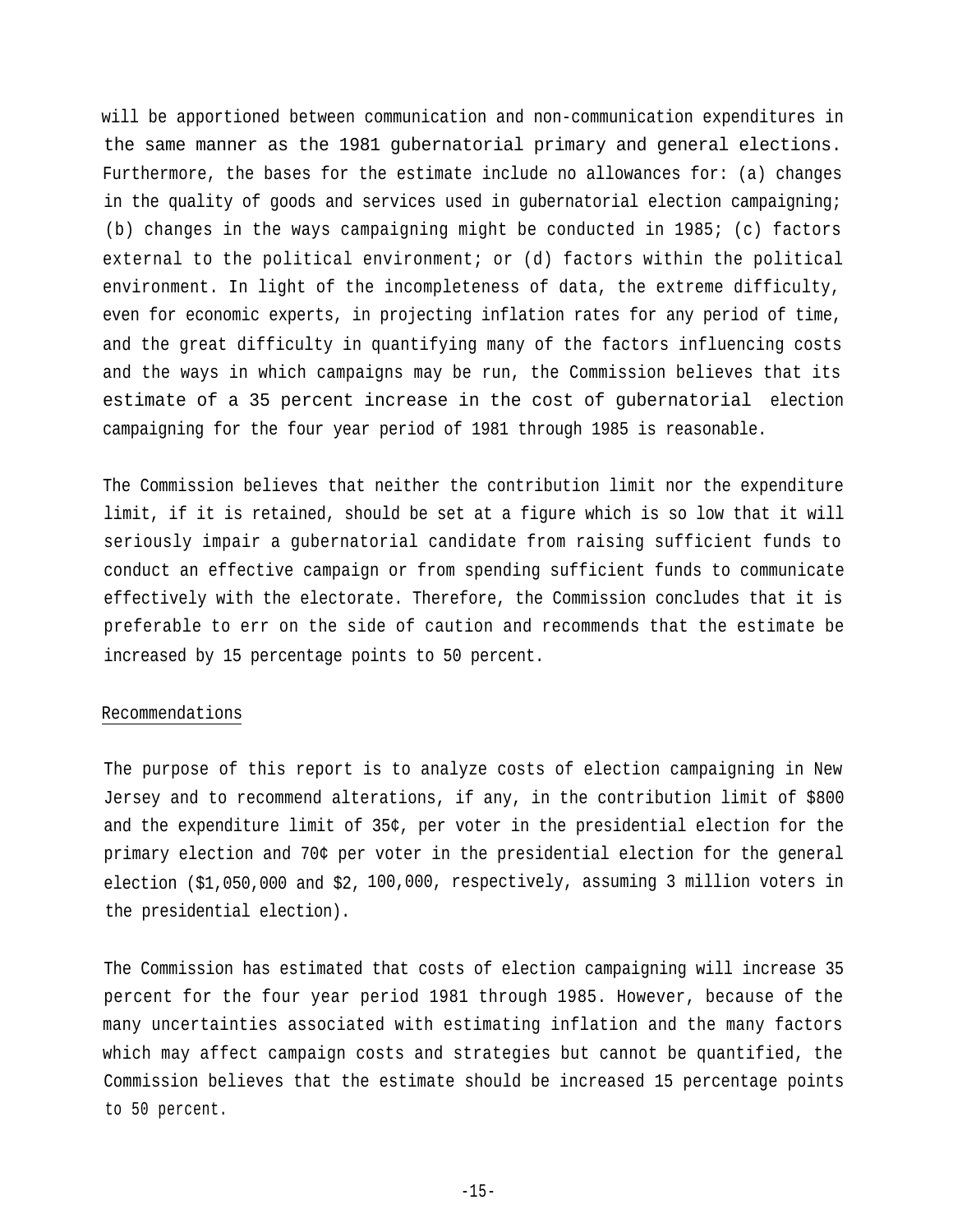#### Recommendation #1: The Contribution Limit Should be Raised to \$1,200

The Commission concludes that its analysis in its 1982 report remains essentially valid and recommends that the contribution limit be raised. Additionally, the Commission concludes that its previous recommendation to raise the limit 50 percent from \$800 to \$1,200 for the 1985 gubernatorial election remains valid.  $15$  As the Commission stressed in its 1982 report, the issue of the contribution limit must be considered at the same time with four other public financing provisions, namely: (a) the qualifying threshold; (b) the matching formula; (c) the limit on public funds to any one candidate; and (d) the expenditure limit. A change in any one of these five provisions affects the entire funding formula and can easily have unintended consequences. proposals to raise the contribution limit more or less than the \$1,200 Therefore, recommended by the Commission may be appropriate when considered in the context of other recommendations addressing the inter-relationships and inter-dependency of the four other components of the program inextricably related to the contribution limit.

# Recommendation #2: The Expenditure Limitation Should Be Repealed

In light of its findings here, the Commission reasserts its position of its 1982 report that the expenditure limit be repealed. The original justifications for a limit - - that it makes the election more fair by equalizing the spending among candidates and that it works to keep the costs of campaigning down -- are not supported by the data gathered for this report. Although election campaign costs are rising, it is extremely difficult to quantify the change. Considering this, the Commission finds that although an expenditure limit may keep gubernatorial candidates' total spending down, it does nothing to affect the costs of campaigning and, in fact, may lead to less effectively run campaigns. Therefore, the Commission reaches the same conclusion as it did in its 1978 report and its 1982 report, i.e. that expenditure limits are unnecessary and undesirable so long as the gubernatorial election process includes limits on contributions, limits on loans, limits on a candidate's personal funds and limits on the amount of public funds available to any one candidate.  $^{16}$ 

The two principal arguments presented in support of expenditure limits are: (1) expenditure limits make the election more fair because no candidate can

-16-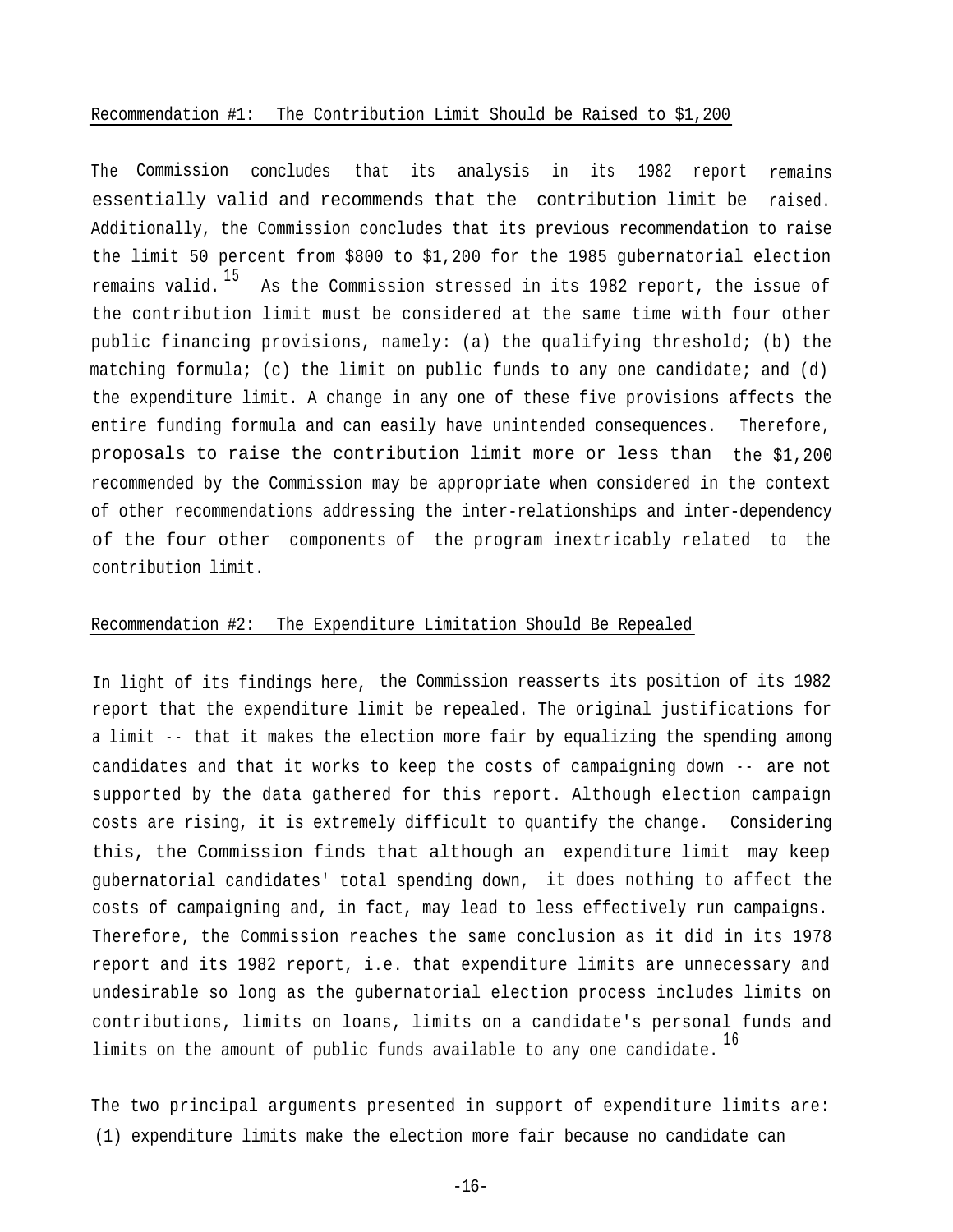spend more than another candidate; and (2) the costs of campaigning are too high and need to be restrained by the State through expenditure limits.

The argument that imposing limits on expenditures equalizes competing candidates and is thus more fair focuses only on the monetary factor in judging equity and ignores other advantages a candidate may have in a campaign, advantages that are not measured in monetary terms. For example, an incumbent governor or other person with high public recognition has substantial name recognition among the electorate garnered from previous elections and from his or her general newsworthiness. In this setting, it could be argued, a challenger needs more money to overcome the name recognition advantage of an incumbent. Another example is the candidate who can draw on substantial volunteer resources to staff telephone banks, canvass voters and stuff envelopes. Certain organizations are better able than others to mobilize such volunteers without engendering costs that would be included within an expenditure limit. An opponent of candidates supported by such organizations, it is argued, may well need additional funds to meet or overcome the advantage provided by substantial volunteer efforts.

Fairness can be measured in many ways. One is to measure actual out-of-pocket expenditures and impose an expenditure limit. However, if other factors are considered, such as the usual advantages of incumbency, the advantages of support from large volunteer organizations, the coattail support from national or other state officials or candidates and the organizational support from well organized political party committees in particular counties, then equity or fairness cannot be measured solely on the basis of expenditures made by the gubernatorial candidate's campaign committee. In this context, expenditure limits may themselves be unfair.

The second argument is that campaigns cost too much and that imposing an expenditure limit is one way to keep costs down. First, the expenditure limit has no impact whatsoever on the amount of public funds given in total or to any one candidate; public funds are limited by the matching formula and the cap on public funds to any one candidate. Concerning overall campaign costs, some observers counter by arguing that not enough money is spent on politics and elections in the United States, especially when political advertisements must compete with commercial advertising. Furthermore, the argument that imposing an

-17-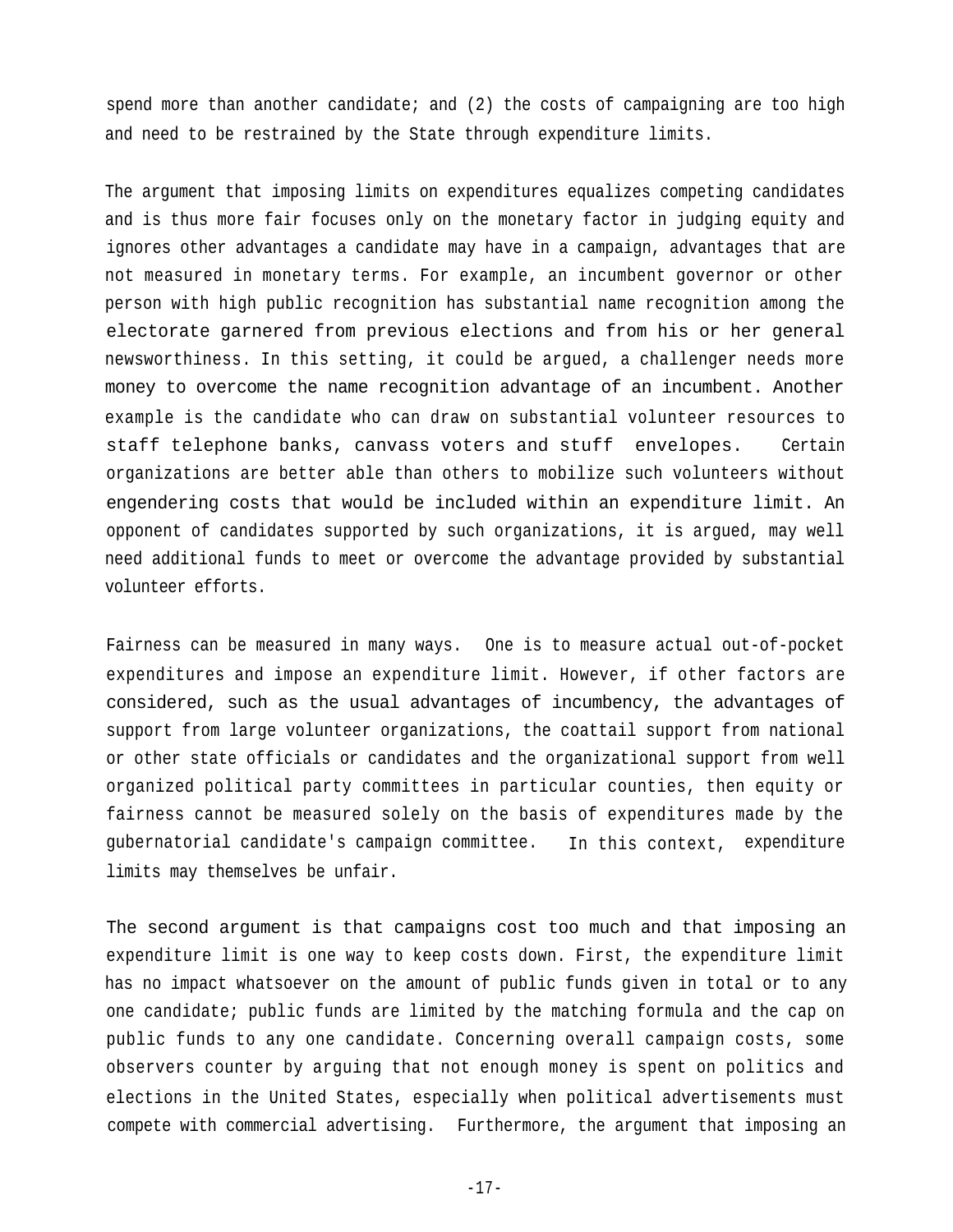expenditure limit is a good way to keep campaign costs down is countered by the fact that, in the New Jersey system, there are already severe restraints on receipts going into a campaign. Specifically, the State imposes a contribution limit, which was \$600 in 1977, and \$800 in 1981. As some observers have pointed out, within the total universe of potential contributions, only a small percentage contribute at all and a much smaller percentage contribute the maximum. Other limitations on receipts to a publicly funded candidate include the \$25,000 limit on candidate's personal funds that he or she may contribute, a \$50,000 limit on bank loans and the requirement that the bank loan be repaid 20 days before the election and the limit on the amount of public funds to be given to any single candidate. Thus, the only way a candidate can increase his or her receipts is by convincing more contributors to contribute more money up to the permitted maximum. Without those increased receipts, a candidate simply cannot spend more money. A candidate's ability to generate more contributions, is, in the judgment of the Commission, one important reflection of the candidate's support among the electorate and the State should not discourage that type of participation in the electoral process by imposing an arbitrary expenditure limit. The experience in the 1981 general election is instructive: both major candidates, Congressman Florio and Governor Kean, refunded money to contributors the week before the election because the expenditure limit made it impossible for the candidates to spend the money. While many of those funds may have found their way to the two state political party committees, the Commission finds that it is a questionable public policy which compels gubernatorial candidates to refund contributions to a contributor.

An expenditure limit does not affect the cost of campaigning. It only limits the amount that can be spent.

The application of the expenditure limit in the 1977 general election led to controversies in October of that year over the issue of joint expenditures between the state political party committees and the gubernatorial campaigns. Both Governor Byrne and Senator Bateman were quickly approaching the expenditure limit at the time the controversies emerged. When the Commission allocated costs between the state political parties and the gubernatorial candidates, and the courts subsequently supported the Commission's decisions, both campaigns were compelled to reimburse their respective political party committees and were unable to make other planned expenditures during the week before the election.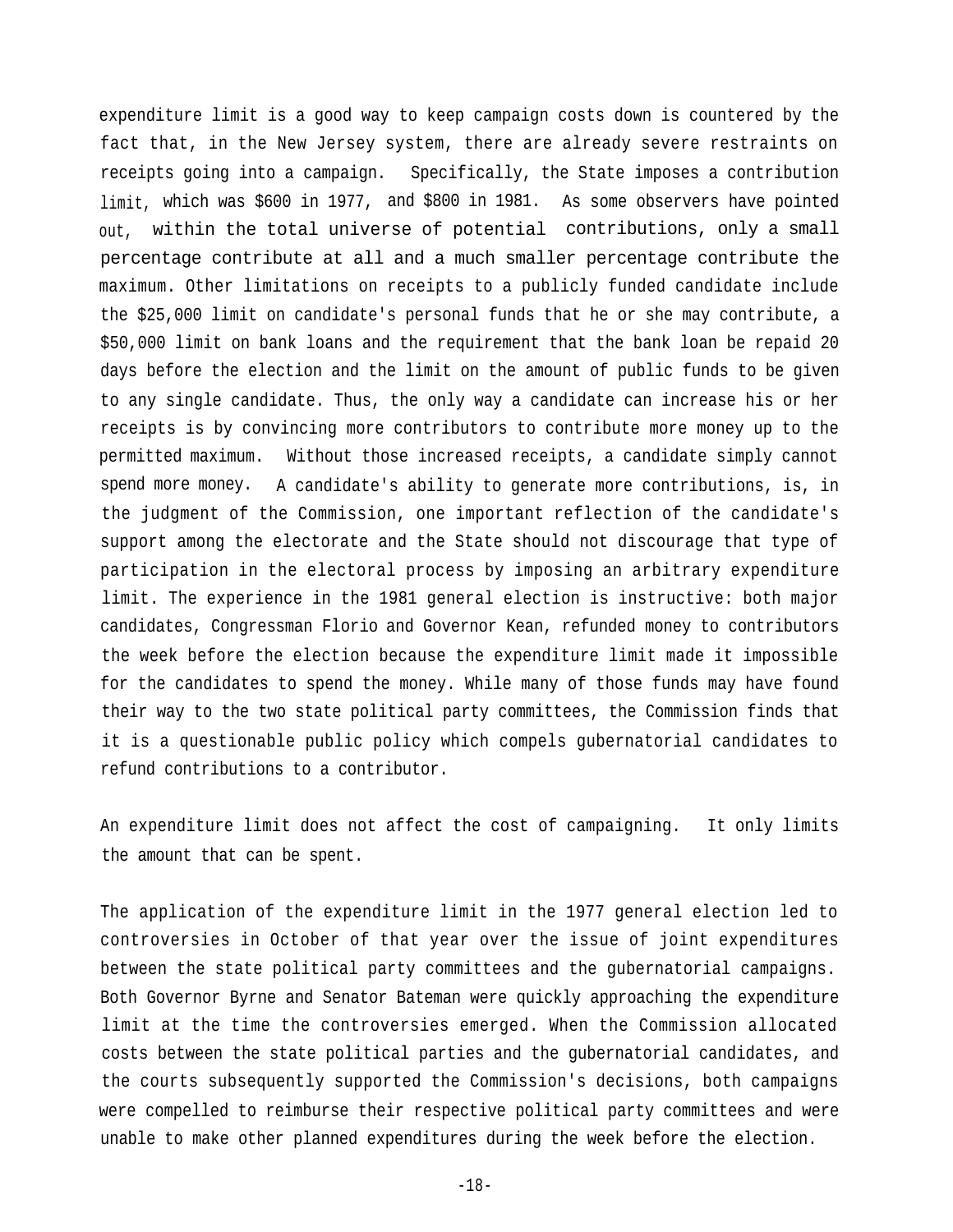Between the two candidates, Governor Byrne and Senator Bateman, the latter was more seriously hurt by the reallocation because his campaign committee had to shift more than \$70,000 from planned expenditures to the Republican State Committee shortly before the election.

In 1977, as the public support for the candidates shifted toward Governor Byrne, Senator Bateman, solely because of the expenditure limit, was unable to react and mount an alternative campaign to counteract the growth of support for Governor Byrne. Even if Senator Bateman had been able to raise additional contributions, he could not have spent the money on new ads or other campaigning because of the restraint imposed by state law.

In the 1981 primary, no comparable problems developed. However, in the 1981 general election, similar problems did emerge, although they were not as serious as those in 1977. Issues of allocating costs between the state political party committees and the gubernatorial candidates were eased somewhat by the Commission's issuance, in July 1981, of Advisory Opinion No. 33-81, which provided guidelines on potential allocation questions. Nevertheless, the Commission still had to deal with individual cases of allocation. For example, the Commission increased the allocation to Governor Kean's campaign of the costs associated with a visit to the state by Vice President George Bush and of the costs associated with fund raising letters signed by President Reagan and Vice President Bush. Both of these cases came up early enough in the campaign and the additional costs to the Kean campaign were not excessive and were easily absorbed. The Commission also had to decide what percentage of the costs for a flyer prepared by candidates for the Senate and Assembly would have to be allocated to the Democratic gubernatorial candidate, Congressman Florio, solely because his name was listed, along with three freeholder candidates and one sheriff candidate, on the back of the flyer. The Commission had to decide what percentage of the costs for a dinner and a rally, held by the Hudson County Democratic Dinner Committee for Hudson County candidates and for Congressman Florio, had to be allocated to the Congressman because he and a key campaign official attended. In another set of cases, the Commission, in response to a formal complaint filed by the Republican State Committee, reviewed all of the telephone bank expenditures made by the Democratic State Committee and the method by which a portion of those costs was allocated to Congressman Florio. The resolution of that case required two special meetings of the Commission the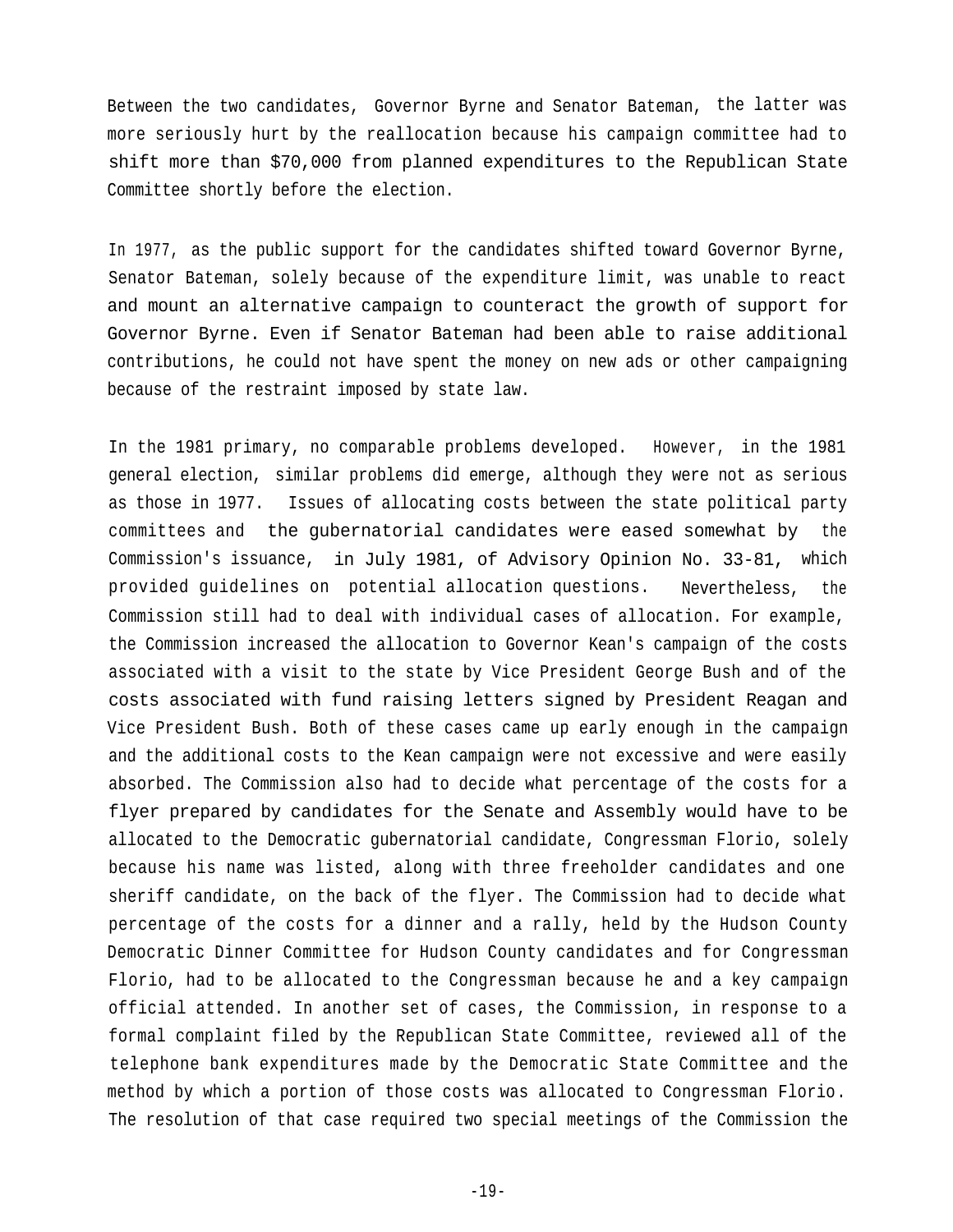week before the election and diverted the attention of the finance directors and legal counsels for the Florio campaign and Democratic State Committee. Potentially more serious were the cases of "independent expenditures" which came before the Commission immediately before and after the election. The Commission, through its review of reports filed by other entities and through other sources, such as newspaper articles, identified 18 cases where allocations were made or possibly should have been made to Congressman Florio or Governor Kean, but where those costs were not reflected in the gubernatorial candidates' reports. An "independent expenditure" is defined by Commission regulations:

> ... an expenditure in aid of a candidate which is not made with the cooperation or prior consent of, or in consultation with or at the request or suggestion of, the candidate or any person or committee acting on behalf of the candidate. N.J.A.C. 19:25-15.28 and 19:25-16.29

In all of these cases, the dollar amounts were not large; the largest was \$14,600 and most of the others were in the low hundreds or low thousands of dollars.

The significance of all these cases arises solely from the expenditure limit. The cases would have limited impact and limited importance if there were no expenditure limit. So long as an expenditure limit exists, there will be an illusion of a limit while "independent expenditures" grow to be a large factor outside that limit in future gubernatorial campaigns. This is exactly what has happened at the national level where the expenditures of the presidential candidates have been restrained on one hand, but committees organized independent of presidential candidates successfully raised relatively large sums to be spent on behalf of the presidential candidates. Thus, while the law dictates an expenditure limit, in reality the expenditure limit is illusory at the national level because of the growth of "independent expenditures." The Commission concludes that this problem can and should be forestalled, if not completely avoided, in New Jersey by repealing the expenditure limit provision entirely.

Another compelling reason for the elimination of the expenditure limit on gubernatorial candidates is that the expenditure limit causes the gubernatorial candidates to divorce their campaigns from their respective state committees and from their parties' legislative and local candidates. Local and legislative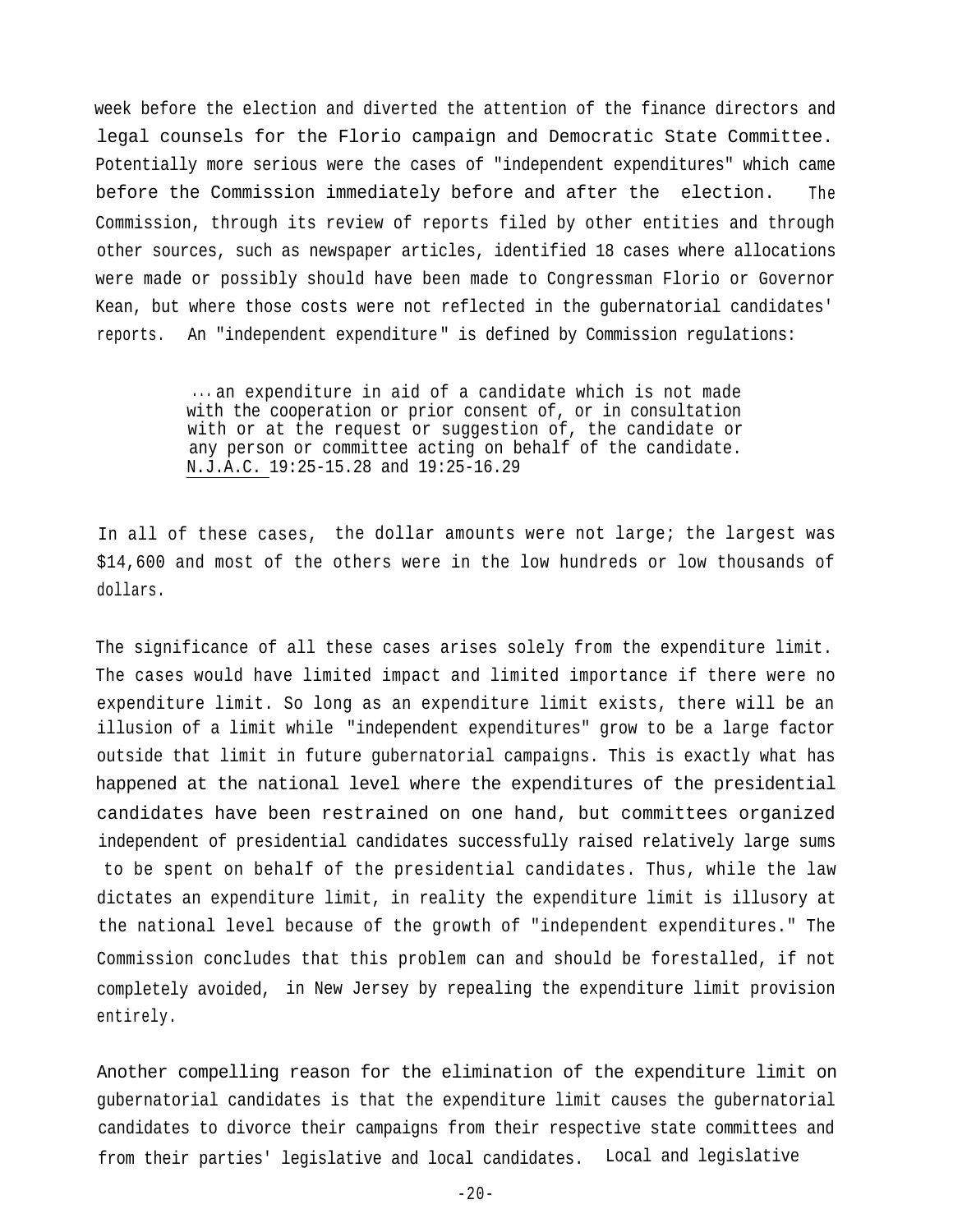candidates are constrained from using the gubernatorial candidate's name or campaigning jointly. If they do so, a portion of the costs for advertising, billboards or other similar expenditures must be allocated to the gubernatorial candidate who may not be able to absorb the cost solely because of the expenditure limit. In the Commission's judgment, this leads to an unnecessary and undesirable separation between the gubernatorial candidate and his or her legislative and local running mates.

In conclusion, as it did in 1978 and in 1982, the Commission again finds expenditure limits to be unnecessary and undesirable so long as the gubernatorial election process includes limits on contributions, limits on loans, limits on a candidate's personal funds , and limits on the amount of public funds available to any candidate.

However, if it is decided, as public policy, that the expenditure limit be retained, then the Commission recommends that the limit be increased by the same 50 percent. The increase in cents per voter and estimated expenditure limit in dollars would be:

|          |      | Cents/Voter | Estimated<br>Expenditure Limit* |             |
|----------|------|-------------|---------------------------------|-------------|
| Election | 1981 | 1985        | 1981                            | 1985        |
| Primary  | 35¢  | 52.5c       | \$1,050,000                     | \$1,575,000 |
| General  | 70¢  | \$1.05      | \$2,100,000                     | \$3,150,000 |

\*Assumes 3 million voters in 1980 and 1984 presidential elections.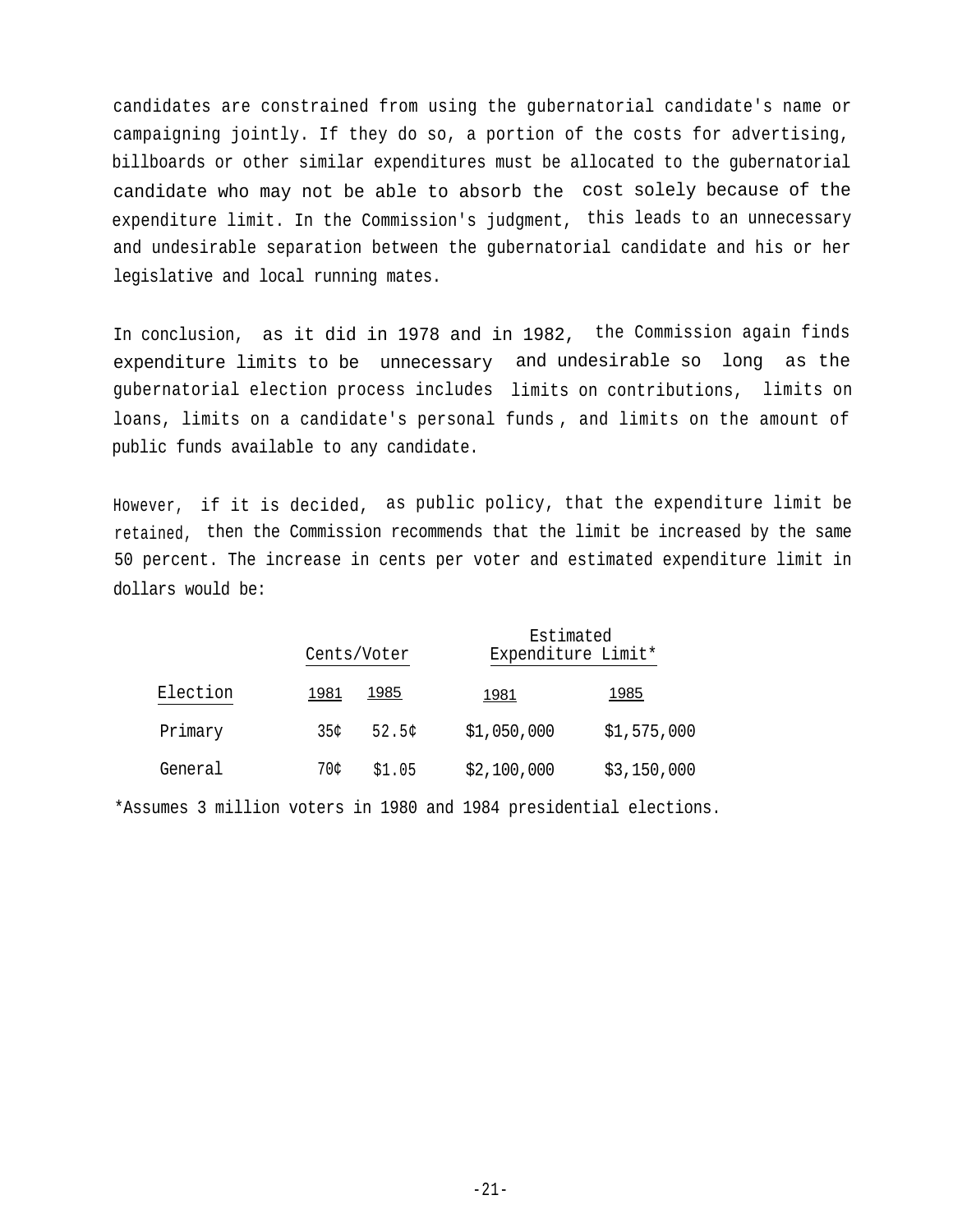#### End Notes

- 1) McCann-Erickson, Inc., 485 Lexington Avenue, New York, N. Y. 10017, Table I, "Media Unit Cost indexes", revised December 1983.
- 2) H. Karl Neidlein, Table I, "Inflationary Trends 1984/85-Non-Salary Object Codes," Office of Budget and Resource Studies, Rutgers, the State University, published March 1983. Updated in telephone conversation April 18, 1984.
- 3) Marketing and Media Decisions, Fall 1982 Special, p. 26; Fall 1983 Special, p. 28.
- William C. Paley and Shelly Moffett, "The New Electronic Media-Instant Action and Reaction", Campaigns & Elections Vol. 4 No. 4 (Winter 1984), p. 9. 4 )
- Chase Econometrics, 150 Monument Road, Bala Cynwyd, Pa. 19004, "U. S. Macroeconomic Forecasts and Analysis", March 1984, Estimate for 1984 --5 ) 4.8 percent; estimate for 1985 -- 5.5 percent.

First was Wharton 3624 Science In addition, two other sources were reviewed. Econometrics Forecasting Associates, Inc. 3624 Science Center, Philadelphia, Pa. 19104, "Quarterly Model Outlook" April 1984. Estimate for 1984 -- 4.7 percent; estimate for 1985 -- 5.6 percent. Second was Manufacturers Hanover Trust, Bank Window, Church Street Station, New York, N. Y. 10105. "Economic Report", February 1984. Estimate for 1984 -- 4.4 percent; estimate for 1985 -- no entry.

Both Chase Econometrics and Wharton Econometrics Forecasting Associates, Inc. are within .1 percentage point of each other in their CPI estimates for 1984 and 1985. Manufacturers Hanover Trust's 1984 estimate was the lowest but there was no estimate for 1985. Chase Econometrics' estimates are used by the New Jersey Office of Economic Policy and were used for this report.

- 6) New Jersey Election Law Enforcement Commission, New Jersey Public Financing - 1981 Gubernatorial Elections: Conclusions and Recommendations (June 1982), pp. 11-14 and pp. 1.1-1.7. The Commission is aware of legislation addressing this topic. This report is not intended to evaluate the effectiveness of those proposals.
- New Jersey Election Law Enforcement Commission, pp. 21-24 and pp. 4.1-4.10. 7)
- McCann-Erickson, Inc. Table I and Table III, 8) "Media Cost-Per-Thousand Indexes," revised December 1983.
- 9) H. Karl Neidlein.
- 10) Marketing & Media Decisions, Fall 1982 Special and Fall 1983 Special.
- 11) Paley and Moffett, p. 9.
- 12) Telephone interview with Rodney Nebocat of McCann-Erickson, Inc. on April 17, 1984.